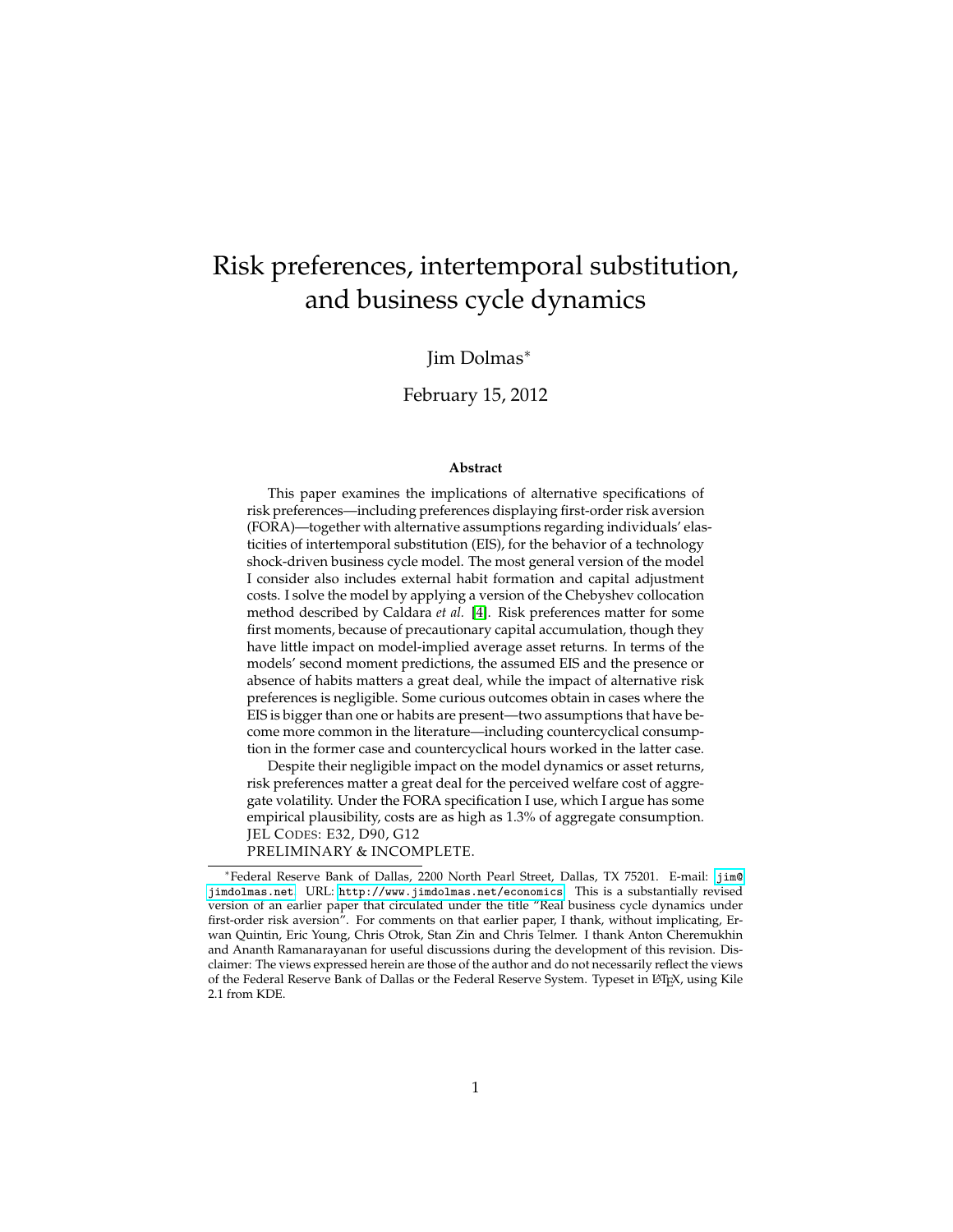# **1 Introduction**

In this paper, I take as a starting point intertemporal preferences that allow a separation of attitudes towards intertemporal substitution (for deterministic paths) from attitudes towards risk (for timeless gambles). I then consider three different specifications of risk preferences, and ask whether the choice matters for business cycle dynamics in variants of the real business cycle (RBC) model that lies at the core of many current dynamic stochastic general equilibrium (DSGE) models.

Since business cycle models are neither deterministic nor timeless, I also consider variation in individuals' willingness to substitute intertemporally, looking for potential interactions between risk preferences and intertemporal substitution.

The intertemporal preferences that result encompass the standard, timeand state-separable expected utility form, and two variants of non-time-separable preferences of the Kreps-Porteus [\[23\]](#page-28-0) variety. One variant—the more standard, what one commonly thinks of as 'Epstein-Zin (EZ) preferences'—collapses to constant relative risk aversion expected utility in timeless settings (gambles over constant levels of consumption and leisure). The other, described in detail below, embodies non-state-separability and first-order risk aversion (FORA), and also owes to Epstein and Zin [\[12\]](#page-28-1). The latter two cases are calibrated to higher levels of risk aversion than is common in the business cycle literature.<sup>[1](#page-1-0)</sup>

The business cycle model, in the most general form I consider, includes both external habit formation in consumption and capital adjustment costs. I also examine a stripped-down version of the model in which those frictions are absent. The model is driven by a single shock to total factor productivity (TFP).

The model behavior I am interested in includes implications for first moments, second moments and impulse responses, and the welfare costs associated with aggregate volatility. In terms of first moments, the two non-EU preference specifications generate noticeable amounts of precautionary capital accumulation, especially the specification incorporating first-order risk aversion. In contrast to results obtained in endowment economies ([\[12\]](#page-28-1)) or production economies with fixed labor supply ([\[20\]](#page-28-2)), risk preferences, intertemporal substitution and the presence or absence of habits make little difference for the average equity risk premia the model generates.

The model's second moment implications are essentially independent of the specification of risk preferences, consistent with the previous finding of Tallarini [\[35\]](#page-29-0) in a more specialized model. Impulse responses are, in fact, virtually indistinguishable across the three risk preference specifications I use. The choices that do matter, significantly, for second moments are the assumed elasticity of intertemporal substitution (EIS) and the presence or absence of habit formation. The use of an EIS greater than one is now common—and necessary—in models that seek to resolve asset pricing puzzles by allowing for

<span id="page-1-0"></span><sup>&</sup>lt;sup>1</sup>I argue in section [A.2](#page-24-0) that the first-order risk averse calibration is, nevertheless, empirically plausible.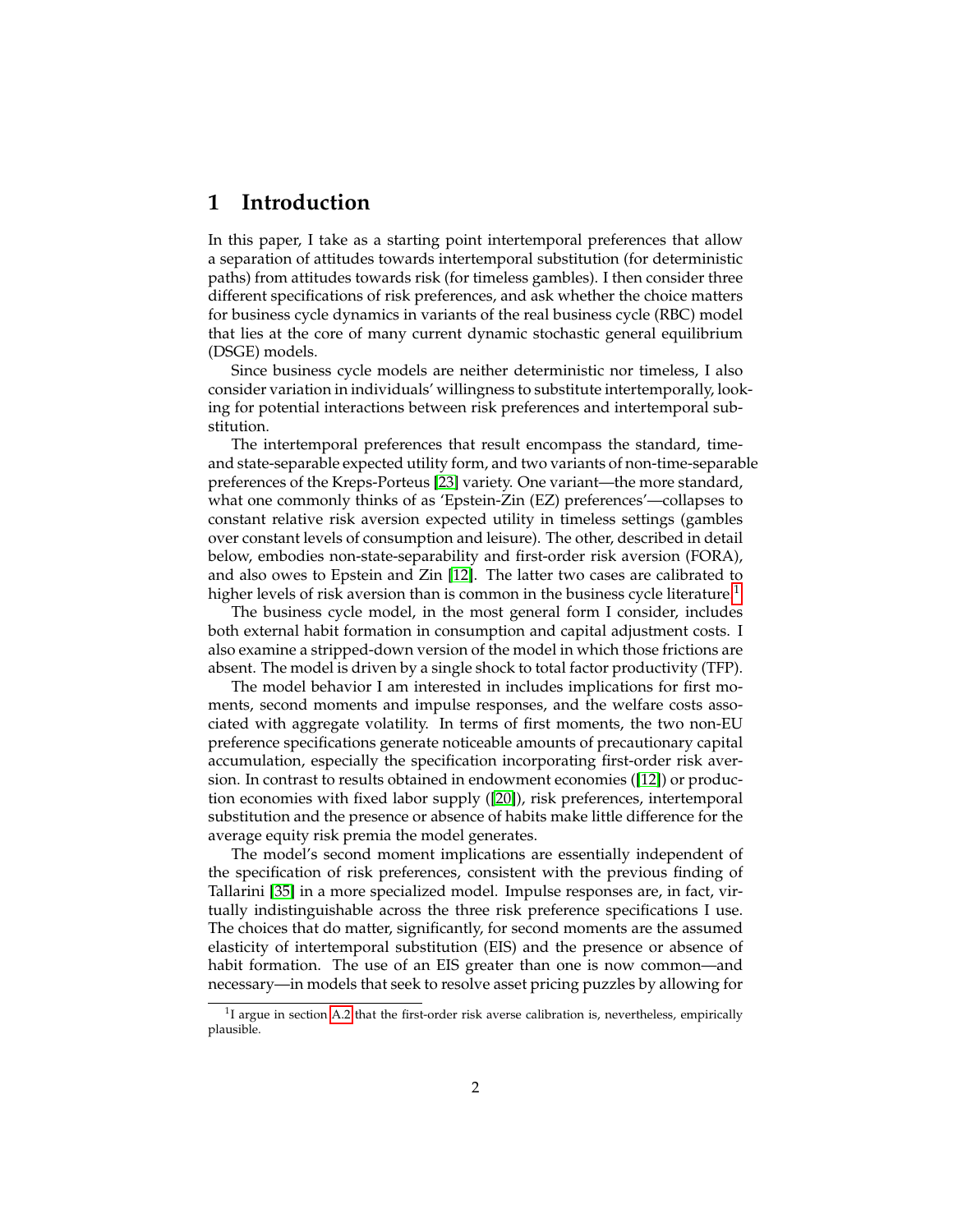long-run consumption risk (*e.g.*, [\[1\]](#page-27-1) or [\[10\]](#page-28-3)), but has not been much-analyzed in business cycle models. In the stripped-down version of the model in this paper—the standard neoclassical stochastic growth model—assuming an EIS in excess of one can lead to countercyclicality of consumption. The model with habits, for EIS both greater or less than one, can generate countercyclical behavior in labor hours. The habit model also produces much less amplification of TFP shocks, as compared to amplification in the no-habit model.

In terms of the welfare cost of aggregate volatility, they range from nil under expected utility to 1.3% of consumption for the FORA specification of risk preferences. The latter number is robust to variation in the EIS and the presence or absence of habits.

Other papers have examined the business cycle properties of models featuring non-standard risk preferences. Campanale *et al.*, for example, look at preferences that exhibit "disappointment aversion" (as in Gul [\[16\]](#page-28-4)) in a production economy with capital adjustment costs. A version of their model, calibrated to match experimental evidence on the degree of disappointment aversion and aggregate data on the volatility of output and consumption growth, is able to match well the first and second moments of asset return data. Campanale *et al.* do not incorporate elastic labor effort, however, and the results below suggest this feature is important for determining whether a production economy can generate plausible business cycle behavior and plausible asset returns.

The paper most akin to this one is that of Tallarini [\[35\]](#page-29-0). Working in a standard RBC framework, but with recursive preferences of the Epstein-Zin [\[11\]](#page-28-5) form, Tallarini shows that when the EIS is equal to one, the intertemporal preferences that result are formally analogous to the type of objective functions used in the literature on risk-sensitive optimal control (see [\[39\]](#page-30-0))—*i.e.*, the social planner's problem that results takes the form of a discounted linear exponential quadratic Gaussian control problem. In contrast to standard linearquadratic control, risk-sensitive control does not entail certainty equivalence decision rules, and not just value functions, may depend on the variances of the model's shocks. Tallarini uses methods developed by Hansen and Sargent [\[18\]](#page-28-6) to calculate approximate solutions to the model. He then shows that the model's business cycle predictions—relative volatilities and correlations—are little changed when the coefficient of relative risk aversion is increased from 1 to 100, though this has a significant impact on the model's welfare implications. The analysis here differs from Tallarini's in a couple important ways. First, since I solve the model using Chebyshev collocation, I am able to consider EIS values different from one; as noted above, variation in the elasticity of intertemporal substitution has important effects on the model's dynamics. Also, the model here incorporates habit formation and capital adjustment costs, features which have become common in many DSGE models.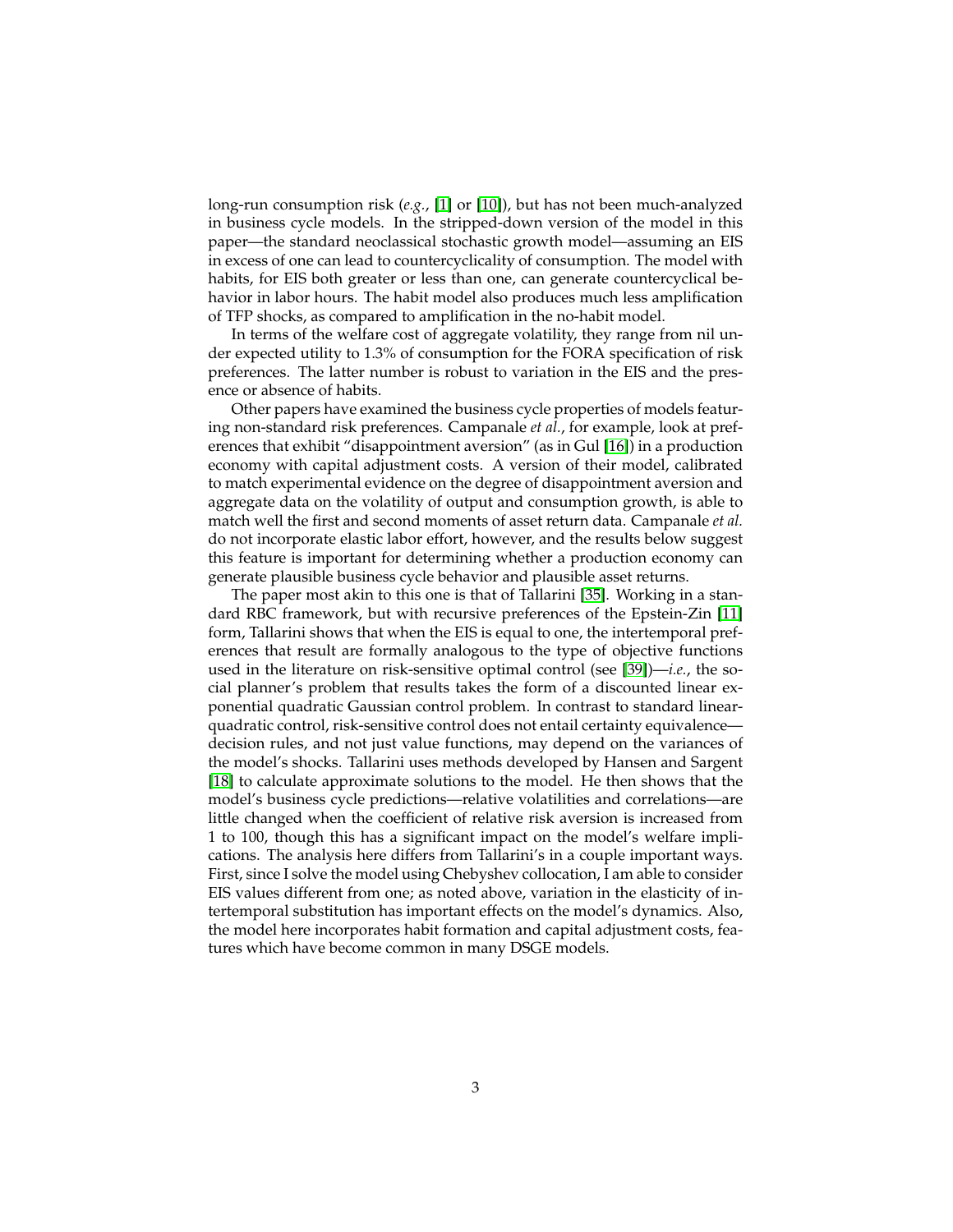### **2 Model**

The model is the standard real business cycle core of many recent DSGE mod-els.<sup>[2](#page-3-0)</sup> I will describe the model in the most general form I employ—including external habit formation and capital adjustment costs—though for several of the numerical exercises, I will shut those channels down.

A unit measure of identical agents have preferences over consumption and leisure given by the recursive form

$$
U_t = [(1 - \beta)((C_t - \phi H_t)^{\psi}(1 - N_t)^{1 - \psi})^{\rho} + \beta \mu_t (U_{t+1})^{\rho}]^{1/\rho}
$$

where  $C_t$  is consumption at date  $t$ ,  $H_t$  is the consumption habit stock,  $N_t$  is the fraction of the unit time endowment devoted to work, and  $\mu_t(\cdot)$  is a linearly homogeneous certainty equivalent operator conditional on information at date *t*. This expression holds for  $\rho < 1$  and  $\rho \neq 0$ . When  $\rho = 0$ , the recursion takes the form

$$
U_t = ((C_t - \phi H_t)^{\psi} (1 - N_t)^{1 - \psi})^{1 - \beta} \mu_t (U_{t+1})^{\beta}.
$$

The habit stock is assumed to evolve (externally) according to

$$
H_{t+1} = (1 - \delta_h)H_t + C_t^a.
$$

In the last expression, we understand  $C_t^a$  to denote aggregate consumption identical to individual consumption in equilibrium, but taken as given by individual agents. (The artifice here is that our representative agent is assumed atomistic, but identical to all other atomistic agents.)

The parameter  $\rho$  in the agent's utility function governs attitudes towards intertemporal substitution along constant paths of consumption and leisure. In particular,  $\epsilon \equiv 1/(1 - \rho)$  is the elasticity of intertemporal substitution (EIS) with respect to the composite good ("felicity")  $(C - \hat{\phi}H)^{\psi}(1 - N)^{1-\psi}$ . This differs from the elasticity of intertemporal substitution in consumption, which is given by  $1/(1 - \rho \psi)$ . For a given value of  $\psi \in (0, 1)$ , the EIS for felicity and the EIS for consumption are both equal to 1 at  $\rho = 0$ , less than 1 for  $\rho < 0$  and greater than 1 for  $\rho > 0$ . The parameter  $\psi$  governs the steady state allocation of time between labor effort and leisure. Note that the agent's utility will be homogeneous of degree *ψ* in (equilibrium) consumption.

Outside of the case where the EIS is unity, intratemporal preference that are non-separable in consumption and leisure are essential for consistency with balanced growth—see [\[21\]](#page-28-7) or [\[2\]](#page-27-2).

The certainty equivalent operator  $\mu_t$  takes the form

<span id="page-3-1"></span>
$$
\mu_t(U_{t+1}) = \hat{\mathbb{E}}_t[U_{t+1}^{1-\theta}]^{1/(1-\theta)}
$$
\n(1)

where  $\theta \geq 0$ . In the case of  $\theta = 1$ , this expression becomes  $\mu_t(U_{t+1}) =$  $\exp[\hat{\mathbb{E}}_t \ln(U_{t+1})]$ . The hat over the expectations operator  $\mathbb{E}_t$  denotes a possible

<span id="page-3-0"></span><sup>2</sup>See, for example, the New Keynesian DSGE models of Goodfriend and King [\[14\]](#page-28-8), Erceg *et al.* [\[13\]](#page-28-9), or Smets and Wouters [\[32\]](#page-29-1).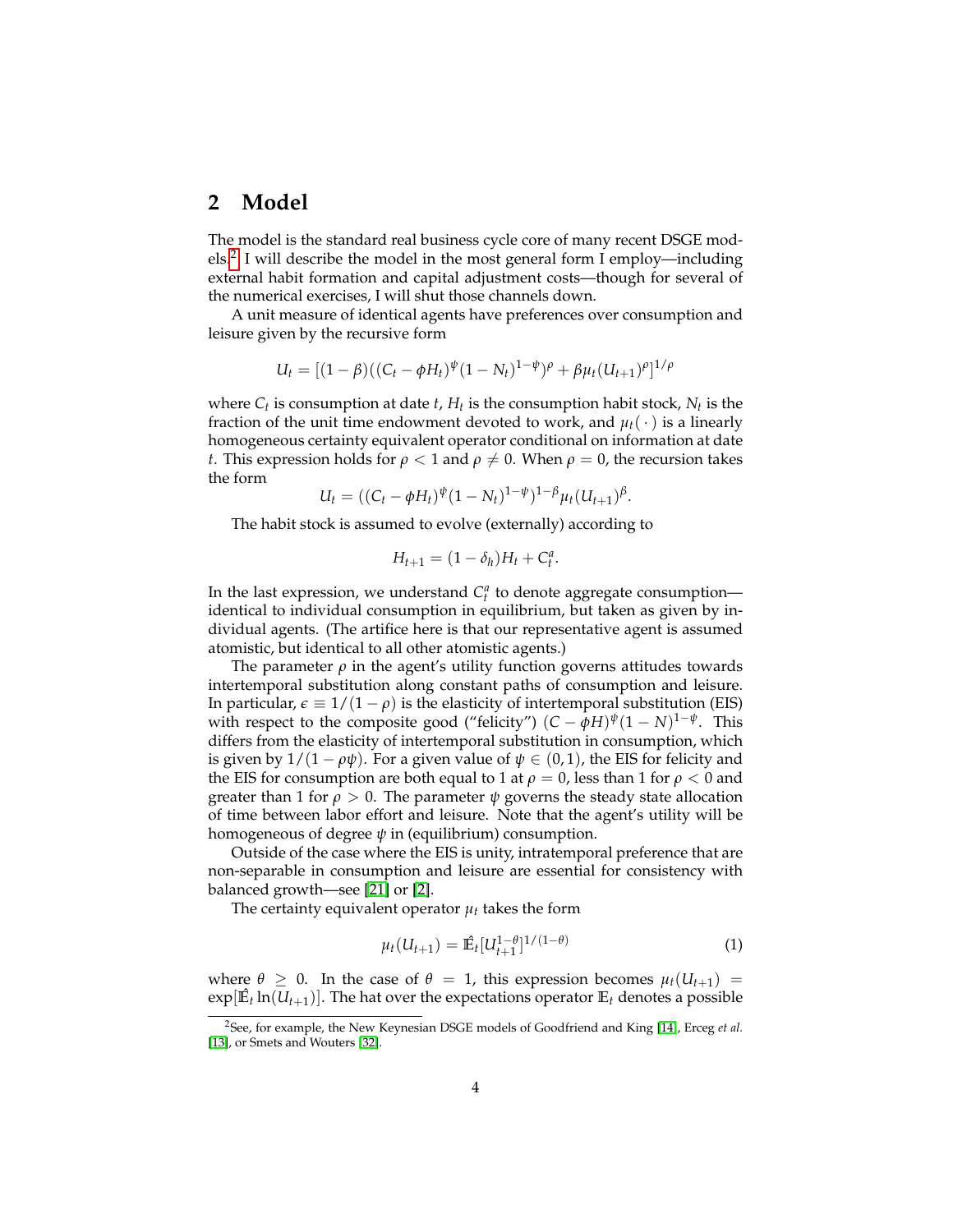distortion in the subjective probabilities used (relative to the objective probabilities implied by the stochastic process for *Ut*). In particular, we allow for the sort of distorted probabilities associated with both Quiggin's [\[27\]](#page-29-2) "anticipated utility" theory and Yaari's [\[40\]](#page-30-1) "dual theory" of choice under uncertainty.

Quiggin's and Yaari's theories incorporate rank dependence—their certainty equivalents depend on the ranking of outcomes from worst to best. Suppose that a random variable *ξ* takes on values in  $\{\xi(1), \xi(2), \ldots, \xi(k)\}, \xi(1) \leq \xi(2) \leq$  $\cdots \leq \xi(k)$ , with (objective) probabilities  $p(1), p(2), \ldots, p(k)$ ). Then, for  $\gamma \in$ (0, 1], the Quiggin-Yaari expectation of *ξ* is given by

<span id="page-4-0"></span>
$$
\hat{\mathbb{E}}[\xi] = \sum_{i=1}^{k} \{ (\sum_{h=1}^{i} p(h))^{\gamma} - (\sum_{h=1}^{i-1} p(h))^{\gamma} \} \xi(i))
$$
 (2)

where  $\sum_{h=1}^{-1} p(h) \equiv 0$ . For the case of two outcomes, for example, this expectation in effect replaces the probability of the worse outcome,  $p(1)$ , with  $p(1)^\gamma$ —which exceeds  $p(1)$  if  $\gamma < 1$ —and the probability of the better outcome,  $p(2) = 1 - p(1)$  with  $1 - p(1)^{\gamma}$ .

Risk preferences of the Quiggin/Yaari form fall under the more general heading of risk preferences that display 'first-order risk aversion': the risk premia they generate, over timeless gambles, are proportional to the gamble's standard deviation, rather than its variance. In the context of a Lucas tree economy, Epstein and Zin [\[12\]](#page-28-1) explored the extent to which preferences of this sort provide a resolution to the equity premium puzzle.

Section [A.1](#page-22-0) of the appendix provides some background on this form for risk preferences.

When  $\theta \neq 0$  in [\(1\)](#page-3-1) and  $\gamma \neq 1$  in [\(2\)](#page-4-0),  $\mu_t(U)$  incorporates aspects of preferences featuring both first-order risk aversion and more standard constant relative risk aversion (CRRA). If  $\gamma = 1$ , we are in the case of Epstein-Zin, or Epstein-Zin/Weil, preferences. If, further,  $\theta = 1/\epsilon - i.e.,$  if  $\theta = 1 - \rho$ —we obtain the case of expected utility (EU).

Agents face a sequence of budget constraints of the form

$$
W_t N_t + R_t K_t \geq C_t + X_t
$$

where *X<sup>t</sup>* denotes gross investment—forgone consumption allocated to capital accumulation—and  $W_t$  and  $R_t$  are the real wage and rental rate. An agent's stock of capital evolves according to

$$
K_{t+1} = (1 - \delta_k)K_t + K_t g(X_t/K_t),
$$

where  $g(\cdot)$  is a concave adjustment cost function (to be described in more detail below).

A representative firm operates a constant returns to scale production technology of the Cobb-Douglas form

$$
Y_t = A_t K_t^{\alpha} N_t^{1-\alpha},
$$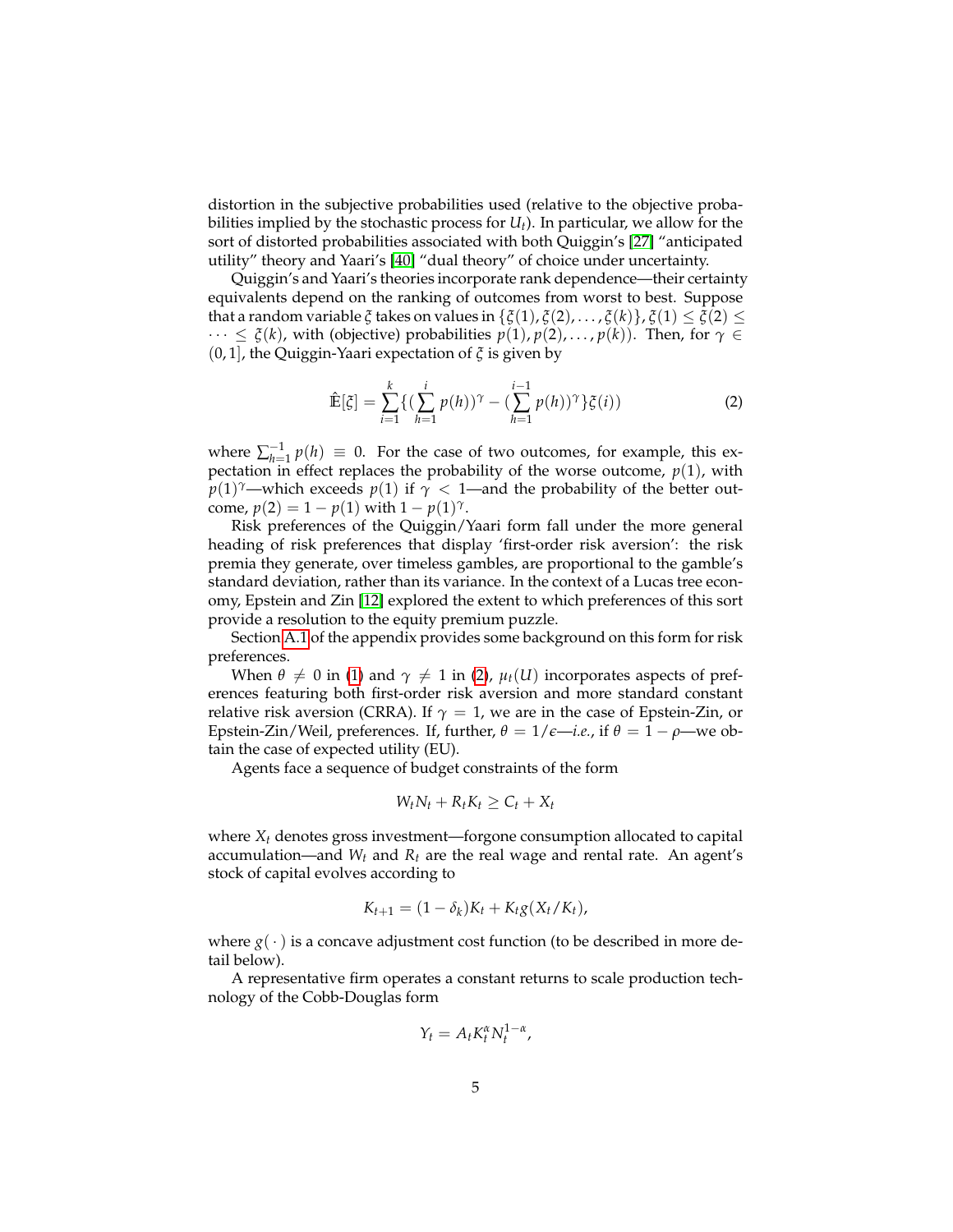where  $Y_t$  is output available for consumption or gross investment, and  $A_t$  is a stochastic process for total factor productivity.<sup>[3](#page-5-0)</sup> The competitive equilibrium wage and rental rates will be given by the marginal products of labor and capital,  $W_t = (1 - \alpha) A_t K_t^{\alpha} N_t^{-\alpha}$  and  $R_t = \alpha A_t K_t^{\alpha - 1} N_t^{1 - \alpha}$ .

The economy's resource constraint is

$$
Y_t \geq C_t + X_t.
$$

The TFP process  $A_t$  is assumed to contain a deterministic trend component *i.e.,*  $A_t = \eta^t \bar{a_t}$ . Quantities (apart from labor hours) and the real wage rate will grow, on average, at the rate *η*. To render the model stationary, we deflate those variables by {*η <sup>t</sup>*}, and denote the deflated variables by lower-case letters—*i.e.*,  $c_t = C_t / \eta^t$ ,  $x_t = X_t / \eta^t$ , etc.

With these definitions, the recursive representation of the agent's utility process takes the form

$$
u = [(1 - \beta)[(c - \phi h)^{\psi}(1 - N)^{1 - \psi}]^{\rho} + \hat{\beta}\mu(u' | \Omega)^{\rho}]^{1/\rho}
$$

for  $\rho \neq 0$ , or

$$
u = ((c - \phi h)^{\psi} (1 - N)^{1 - \psi})^{1 - \beta} \mu (u' | \Omega)^{\beta}
$$

for *ρ* = 0, where *β*ˆ = *βηψρ* and Ω denotes the agent's conditioning information. The budget constraint becomes

<span id="page-5-3"></span><span id="page-5-2"></span>
$$
wN + Rk \geq c + x,
$$

while the equations describing the evolutions of the capital and habit stocks are modified as follows

$$
\eta k' = (1 - \delta_k)k + k g(x/k) \tag{3}
$$

$$
\eta h' = (1 - \delta_h)h + c^a. \tag{4}
$$

Finally, the economy-wide production constraint is

<span id="page-5-1"></span>
$$
y = ak^{\alpha} N^{1-\alpha} \ge c + x. \tag{5}
$$

## **3 Equilibrium: Characterization and solution**

#### <span id="page-5-4"></span>**3.1 Characterization**

The model's equilibrium paths solve a restricted social planner's problem maximizing utility subject to the economy's technology and resource constraints, and the evolution equation for the physical capital stock, taking the evolution of the habit stock as given. After obtaining the intratemporal and intertemporal first-order conditions for that problem, equality between  $c_t$  and  $c_t^a$  is imposed.

<span id="page-5-0"></span> $3$ Here and throughout, where there is no possibility of confusion, we suppress the superscript *a* on aggregate quantities.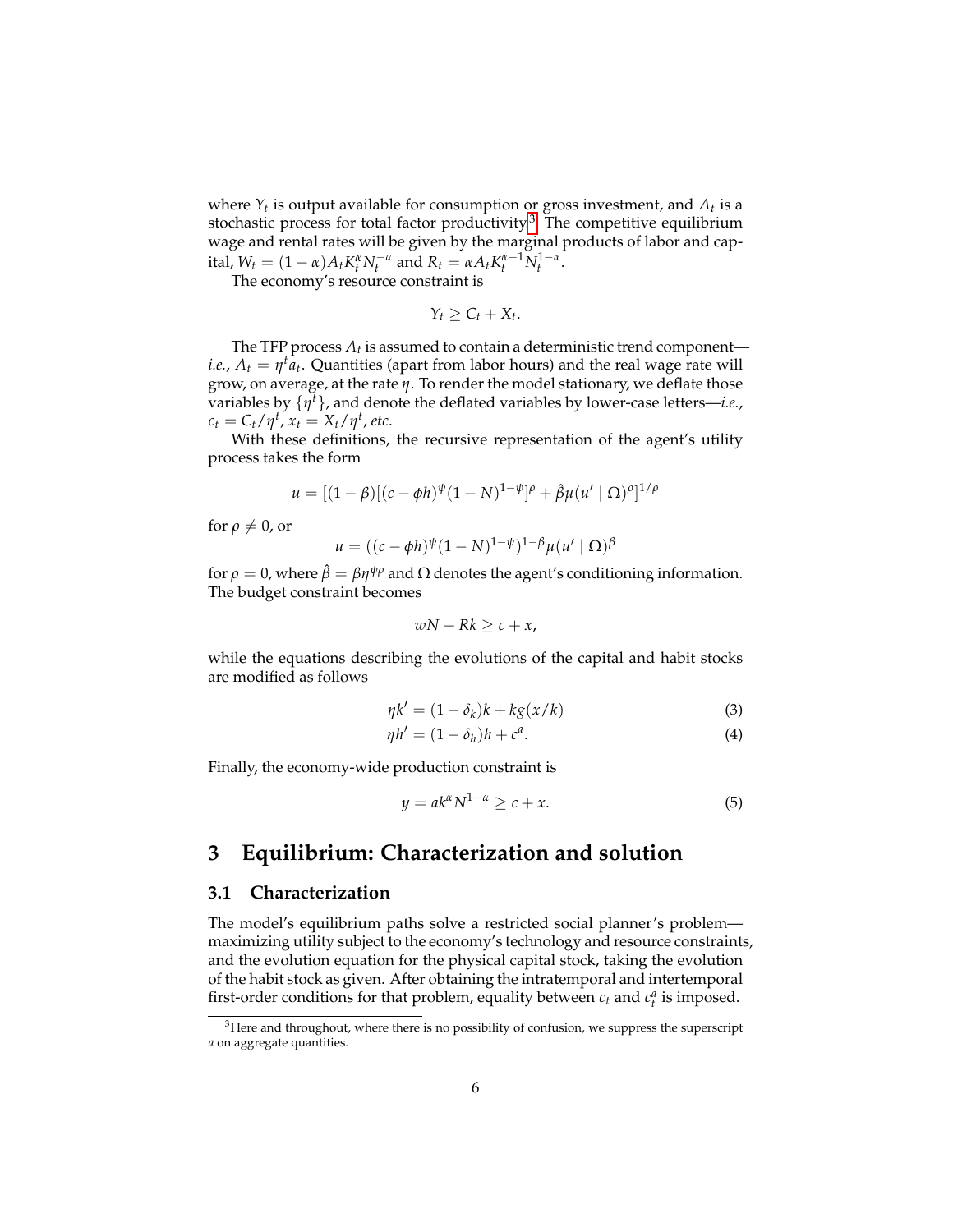The intratemporal first-order condition is

<span id="page-6-0"></span>
$$
\frac{1-\psi}{\psi}\frac{c-\phi h}{1-N} = (1-\alpha)ak^{\alpha}N^{-\alpha}
$$
\n(6)

Let  $mu_c \equiv (c - \phi h)^{\psi \rho - 1} (1 - N)^{(1 - \psi) \rho}$ , which is the marginal utility of current consumption (divided by  $(1 - \beta)U^{1-\rho}$ );  $mp_k \equiv \alpha ak^{\alpha-1}N^{1-\alpha}$ , the marginal product of capital; and  $z \equiv x/k$ , the investment rate. Also, let

<span id="page-6-2"></span><span id="page-6-1"></span>
$$
Dg(z) \equiv \partial G(z)/\partial z,
$$

as we reserve the prime symbol (') to denote next-period values of the various model variables. With this notation, the intertemporal first-order condition is an Euler equation of the form

$$
\eta \frac{m u_c}{Dg(z)} = \hat{\beta} \mu (v' \mid \Omega)^{\theta + \rho - 1} \times
$$
  

$$
\hat{\mathbb{E}}[(v')^{1 - \rho - \theta} m u_c' (m p_k' + \frac{1 - \delta_k + g(z') - z' D g(z')}{D g(z')}) \mid \Omega].
$$
 (7)

In the last expression, *v* denotes the agent's value function, evaluated at equilibrium quantities, which we could write more explicitly as  $v(a, k, h)$ .

*v* satisfies the following Bellman equation

$$
v(a,k,h) = [(1 - \beta)[(c - \phi h)^{\psi}(1 - N)^{1 - \psi}]^{\rho} + \hat{\beta}\mu(v(a',k',h') | \Omega)^{\rho}]^{1/\rho}, \quad (8)
$$

when *c*, *x* and *N* are optimally chosen, given the state (*a*, *k*, *h*), the economy's production constraint, and the evolution equation for *k*, and when *h*<sup>*l*</sup> is given  $\int$ *by*  $\eta h' = (1 - \delta_h)h + c$ .

A solution to the model consists of a value function  $v(a, k, h)$ , and decision rules for the labor input,  $N(a, k, h)$ , consumption,  $c(a, k, h)$ , and gross investment,  $x(a, k, h)$ , such that at all  $(a, k, k)$ :  $N(a, k, h)$  and  $c(a, k, h)$  satisfy [\(6\)](#page-6-0);  $N(a, k, h)$ ,  $c(a, k, h)$ , and  $x(a, k, h)$  satisfy the resource constraint [\(5\)](#page-5-1); and, when  $k'$  and  $h'$  are derived from [\(3\)](#page-5-2) and [\(4\)](#page-5-3), given  $c(a, k, h)$  and  $x(a, k, h)$ , these mappings satisfy the Euler equation [\(7\)](#page-6-1) and the Bellman equation [\(8\)](#page-6-2).

If the economy had a conditionally risk-free asset, we could calculate its rate of return, *R f* (*a*, *k*, *h*), in standard fashion:

$$
\frac{1}{1+R^f(a,k,h)}=\eta^{-1}\hat{\beta}\mu(v'\mid\Omega)^{\theta+\rho-1}\hat{\mathbb{E}}[(v')^{1-\rho-\theta}\frac{mu'_c}{mu_c}\mid\Omega]
$$

When  $\theta = 1 - \rho$  and  $\gamma = 1$  (so  $\hat{\mathbb{E}} = \mathbb{E}$ ), this reduces to the familiar expression relating the risk-free rate to the expected growth rate of the marginal utility of consumption.

For comparison with the risk-free rate, we take the model's "equity" return to be the return on a marginal unit of gross investment; the expected risky return is then

$$
1 + R^{e}(a, k, h) = \mathbb{E}[Dg(z)(mp'_{k} + \frac{1 - \delta_{k} + g(z') - z'Dg(z')}{Dg(z')}) | \Omega]
$$

The model's equity premium is then  $R^e(a, k, h) - R^f(a, k, h)$  at state  $(a, k, h)$ .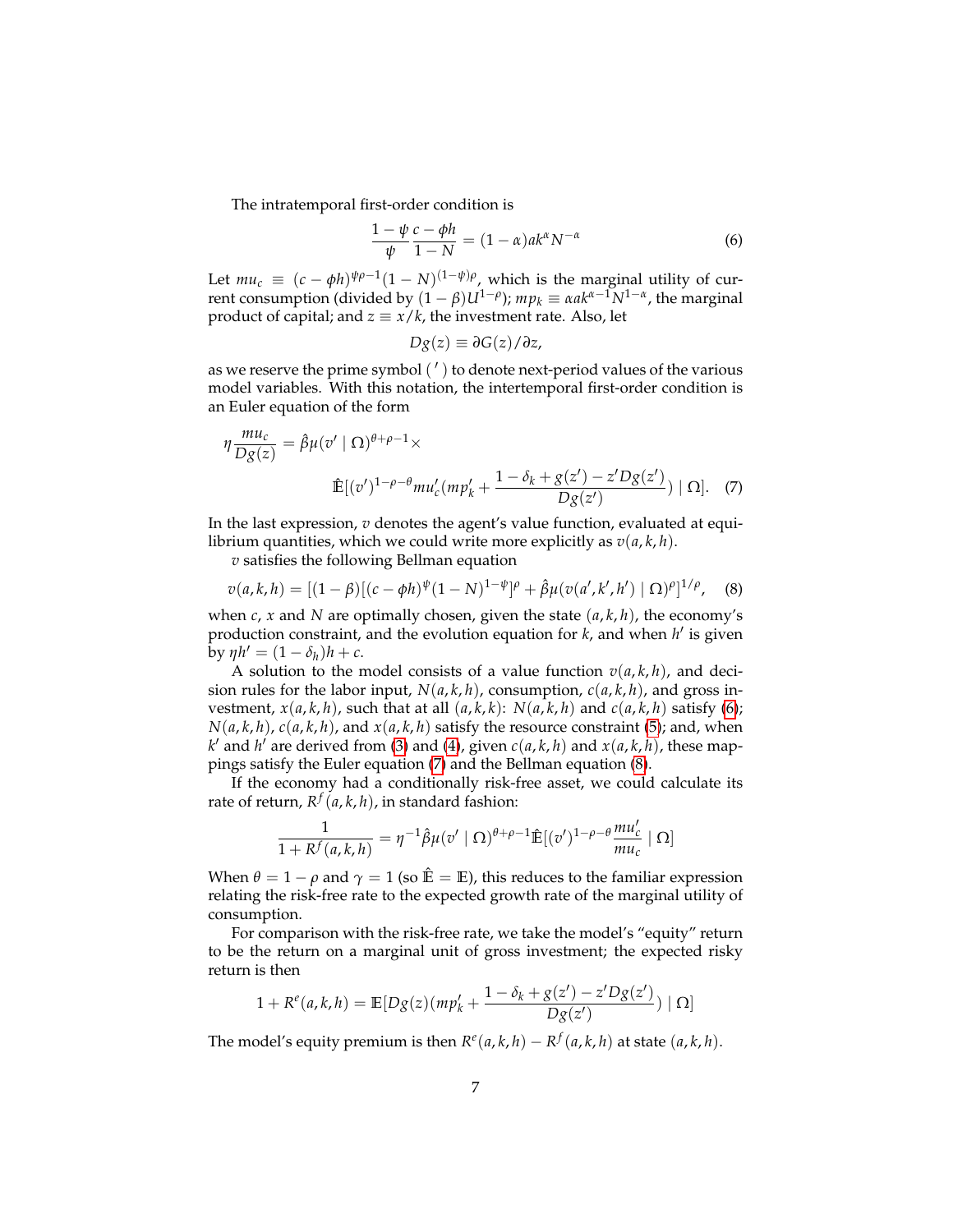#### **3.2 Solution method**

Our solution method follows the Chebyshev polynomial collocation method described by Caldara *et al.* [\[4\]](#page-27-0).

As in their approach, consideration of the conditions describing a solution to the model reveals that a solution really consists in two mappings, a value function  $v(a, k, h)$  and a labor supply decision rule  $N(a, k, h)$ . Given an arbitrary  $N(a, k, h)$ , decision rules for consumption and gross investment can be backed out of the purely intratemporal conditions [\(6\)](#page-6-0) and [\(5\)](#page-5-1). Those decision rules—call them  $c(a, k, h)$  and  $x(a, k, h)$ —imply transition laws for the two endogenous states, *k* and *h*, according to

$$
k'(a,k,h) = (1 - \delta_k)k + k g(x(a,k,h)/k)
$$

and

$$
h'(a,k,h)=(1-\delta_h)h+c(a,k,h).
$$

These decision rules and transition laws are feasible and satisfy the agent's intratemporal optimality condition. The rules that actually solve the model are then found by further requiring that the Euler equation and Bellman equation hold at all (*a*, *k*, *h*).

Our solution method approximates the labor decision rule and value function with Chebyshev polynomials. The polynomial coefficients solve the system of nonlinear equations determined by the Euler equation and Bellman equation, when those equations are evaluated at a finite number of polynomial roots (the collocation points).

As in Caldara *et al.*, the exogenous TFP process *a* is assumed to be given by a finite-state Markov chain, and the collocation points along the *a* dimension are assumed fixed at the values of the Markov chain states. That is, for all *t*, we assume  $a_t \in \{a_1, a_2, \ldots, a_{\#a}\}\$ , and there is a #*a*  $\times$  #*a* matrix *P* with

$$
Pr{a_{t+1} = a_j | a_t = a_i} = P_{ij}.
$$

I then treat the labor decision rule and value function as vector-valued functions at each point  $(k, h)$ ,  $N_i(k, h) = N(a_i, k, h)$  and  $v_i(k, h) = v(a_i, k, h)$ . For each *i*,  $N_i(k, h)$  and  $v_i(k, h)$  are approximated as tensor products of Chebyshev polynomials in *k* and *h*. Precisely,

$$
N_i(k,h) \approx \sum_{l=0}^{O_k} \sum_{m=0}^{O_h} D_N^i(l,m) T_l(\iota(k)) T_m(\iota(h)) \equiv \mathcal{N}(k,h; D_N^i),
$$

where  $T_l(\cdot)$  is the *l*th order Chebyshev polynomial of the first kind;  $\{D_N^i(l,m):$  $l = 0, 1, \ldots O_N$ ,  $m = 0, 1, \ldots O_h$  are the polynomial coefficients; and  $l(\cdot)$  maps the domains of *k* and *h* into  $[-1, 1]$ . Likewise,

$$
v_i(k,h) \approx \sum_{l=0}^{O_k} \sum_{m=0}^{O_h} D_v^i(l,m) T_l(\iota(k)) T_m(\iota(h)) \equiv \mathcal{V}(k,h; D_v^i).
$$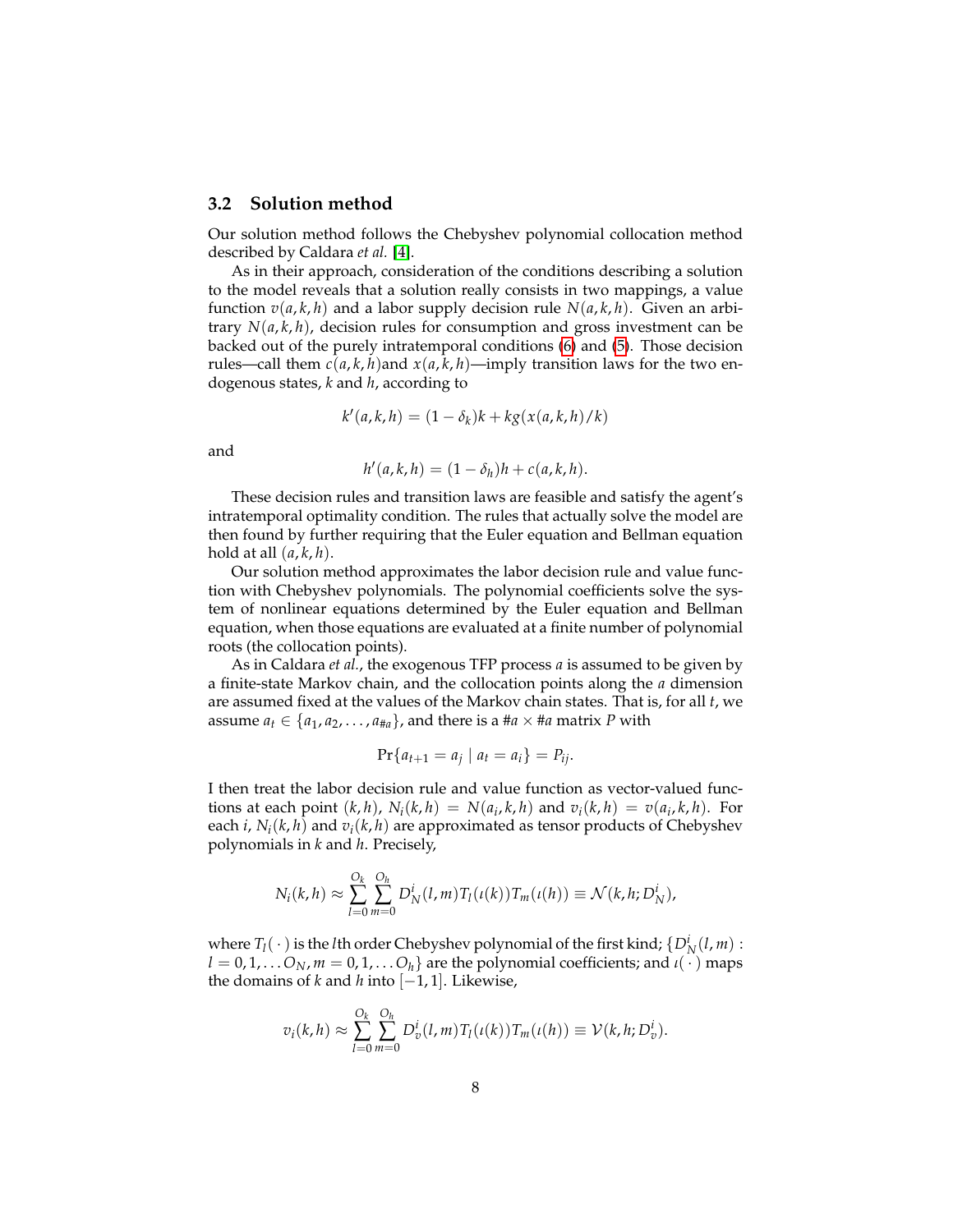While in principle, the polynomial orders *O<sup>k</sup>* and *O<sup>h</sup>* could differ (and differ across the approximations  $\mathcal N$  and  $\mathcal V$ ), in practice, I use a single polynomial order, O, for both the *k* and *h* dimensions, for both  $N$  and  $V$ .<sup>[4](#page-8-0)</sup>

While ocular tests aren't necessarily conclusive, the model's impulse responses (described below) changed only negligibly in moving from a polynomial order of  $O = 6$  to  $O = 7$ , while the time required to solve the model did begin to increase steeply at the point. Hence, I opted for a choice of  $O = 6$ in all the numerical experiments.<sup>[5](#page-8-1)</sup> A tensor product of 6th-order polynomials contains 7<sup>2</sup> terms, so an approximation with  $O = 6$  entails determining # $a \times 49$ coefficients for each of N and V. With  $\#a = 9$  (a choice described in the next section), this means determining  $2 \times 9 \times 49 = 882$  coefficients for the full model (when habit formation is present).

With the approximating decision rules in hand, sequences of model quantities and prices can be produced simply by feeding in TFP sequences together with initial values for *k* and *h*.

### **4 Parameter values**

I assign parameter values through a mix of calibration and direct specification (with some appeal to existing literature). The parameters governing intertemporal substitution and risk aversion, *ρ*, *γ* and *θ*, are all set directly, without a view toward matching any particular moments, since our numerical experiments will consist mostly in varying these three parameters.

Capital's share in the Cobb-Douglas production function is set to *α* = 0.4 and the capital depreciation rate, *δ<sup>k</sup>* is set directly to 10 percent per year. The growth rate of the deterministic trend in TFP, *η*, is set to 1.8 percent per year. (The model's period is one quarter.)

The habit formation parameters  $\delta_h$  and  $\phi$  are set somewhat arbitrarily. The habit depreciation rate is set to  $\delta_h = 1$ , so  $h_t = c_{t-1}$ . I set  $\phi = 0.5$ . One sees higher values in the literature, though so far as I can tell only in models solved via linear approximation methods. For values much above  $\phi = 0.5$ , our Chebyshev collocation algorithm typically could not find coefficient matrices to simultaneously satisfy the Euler and Bellman equations at all collocation points.<sup>[6](#page-8-2)</sup> In any case,  $\phi = 0.5$  seems in line with the available evidence, for example Naik and Moore [\[25\]](#page-29-3).

I also consider the no-habit case of  $\phi = 0$ .

Capital adjustment costs of the form used here, where  $k'$  depends on  $kg(x/k)$ , have been used by Baxter and Crucini [\[3\]](#page-27-3), Jermann [\[20\]](#page-28-2), and others. In some

<span id="page-8-0"></span><sup>4</sup>All the MATLAB codes for this paper are available at [http://www.jimdolmas.net/](http://www.jimdolmas.net/economics) [economics](http://www.jimdolmas.net/economics).

<span id="page-8-2"></span><span id="page-8-1"></span> $5$ The robustness of all the results to this choice should be a subject of further study.

<sup>&</sup>lt;sup>6</sup>This obviously needs further analysis. Since I don't have an existence result, I do not wish to make too much out of this finding, but on the face of it, it would not be that surprising that a model where utility depends on  $c_t$  −  $\phi h_t$ , where the technology is subject to TFP shocks, and where investment is not reversible, might fail to have a solution for *φ* too large.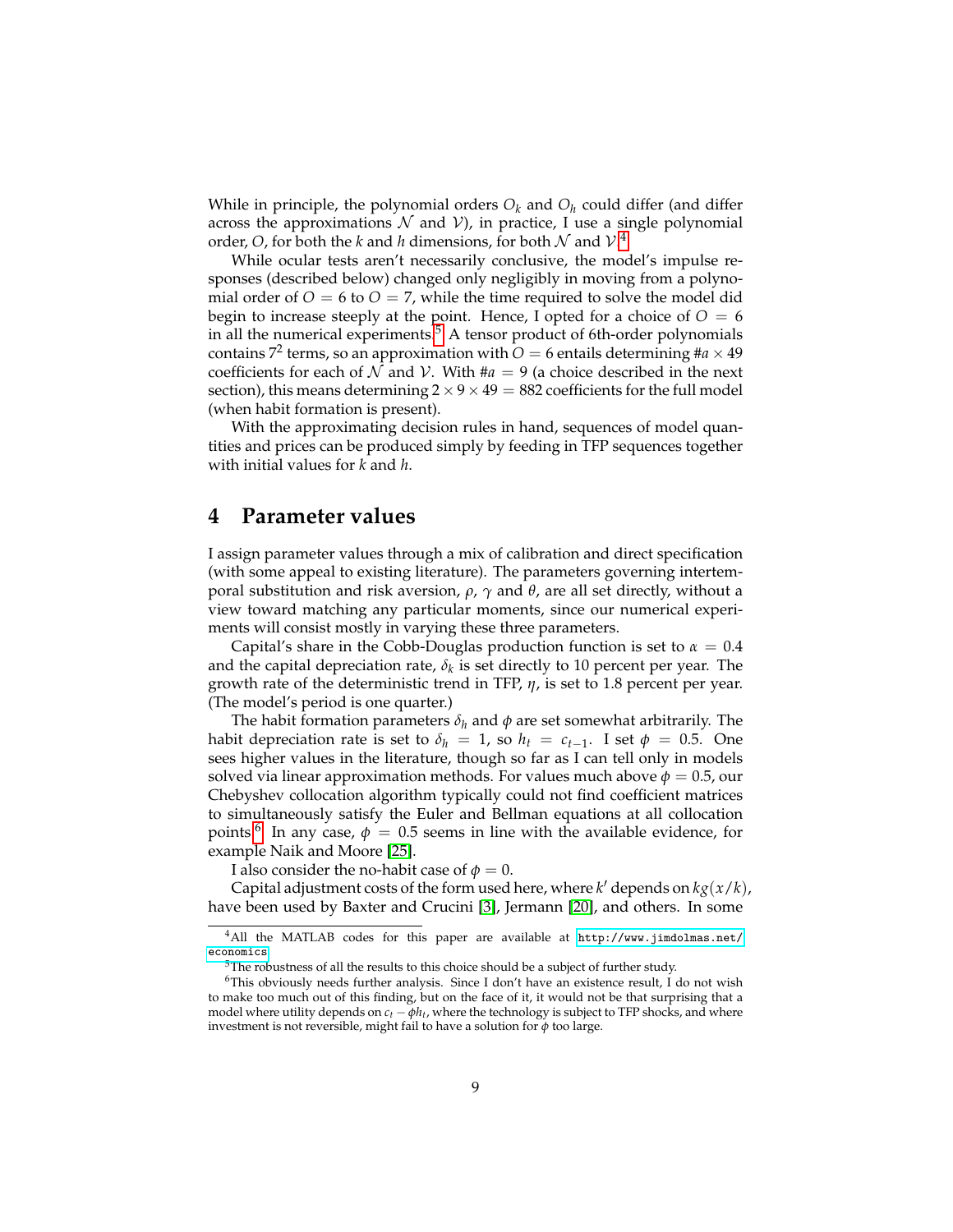of those models, solved by linear approximation, calibration only requires an elasticity of the first derivative of the adjustment cost function (which is the inverse of the elasticity of the investment rate *z* with respect to Tobin's Q). Our approach here requires a functional form for *g*. The desiderata are that *g* should be (weakly) concave, and it should be possible to calibrate it so that there are no adjustment costs in the model's deterministic steady state—*i.e.*, that  $g(z) = z$ and  $Dg(z) = 1$  should be possible for an appropriate choice of parameters. To that end, following Jermann [\[20\]](#page-28-2), I specify

$$
g(z) = (b_0/b_2)z^{b_2} - b_1
$$

for  $b_0$ ,  $b_1$ ,  $b_2 > 0$ ,  $b_2 \le 1$ . The two steady state conditions  $g(z) = z$  and  $Dg(z) = z$ 1 cannot, of course, pin down all three parameters. I therefore set the curvature parameter  $b_2$  and, given the steady state investment rate, call it  $\bar{z}$ , set  $b_0 = \bar{z}^{1-b_2}$ and  $b_1 = \bar{z}/b_2$ .

I consider two cases for  $b_2$ ,  $b_2 = 1$  (no adjustments costs, in conjunction with no habit formation) and  $b_2 = 0.5$  (high adjustment costs). The latter value implies an elasticity of the rate of investment with respect to Tobin's Q of 2.

Given these choices, there remain two parameters to select—*ψ*, the relative weight of consumption in felicity, and *β*, the utility discount factor. These are chosen to give a plausible consumption share of output in the deterministic steady state (73 percent) and a plausible allocation of time to work effort (30 percent). $\frac{7}{7}$  $\frac{7}{7}$  $\frac{7}{7}$  Note that in the deterministic steady state,

$$
\bar{h} = \frac{\bar{c}}{\eta - 1 + \delta_h}
$$

so that

$$
\bar{c} - \phi \bar{h} = \left(1 - \frac{\phi}{\eta - 1 + \delta_h}\right)\bar{c} \equiv \Phi \bar{c}.
$$

The agent's intratemporal first-order condition [\(6\)](#page-6-0) then implies

$$
\frac{1-\psi}{\psi} = (1-\alpha)\frac{1-\bar{N}}{\bar{N}}\frac{1}{\Phi s_c},
$$

so there is a unique value of  $\psi$  consistent with given targets for *N* and  $s_c$  (and the previous parameter choices). Likewise, given that there are no adjustment costs in the steady state, a target for *s<sup>c</sup>* implies a target for the steady state capital-output ratio. The steady state version of the agent's Euler equation—

$$
\eta = \beta \eta^{\rho \psi} \left( \frac{\alpha}{\bar{k}/\bar{y}} + 1 - \delta_k \right)
$$

—then determines a unique value of  $\beta$  consistent with these targets (and the other parameter choices).

<span id="page-9-0"></span> $\sqrt[7]{N}$  = 0.3 is a standard choice, and  $\bar{c}/\bar{y} \equiv s_c = 0.73$  is consistent with the average GDP share of private consumption of nondurables and services plus government consumption for the US over the last 50 years.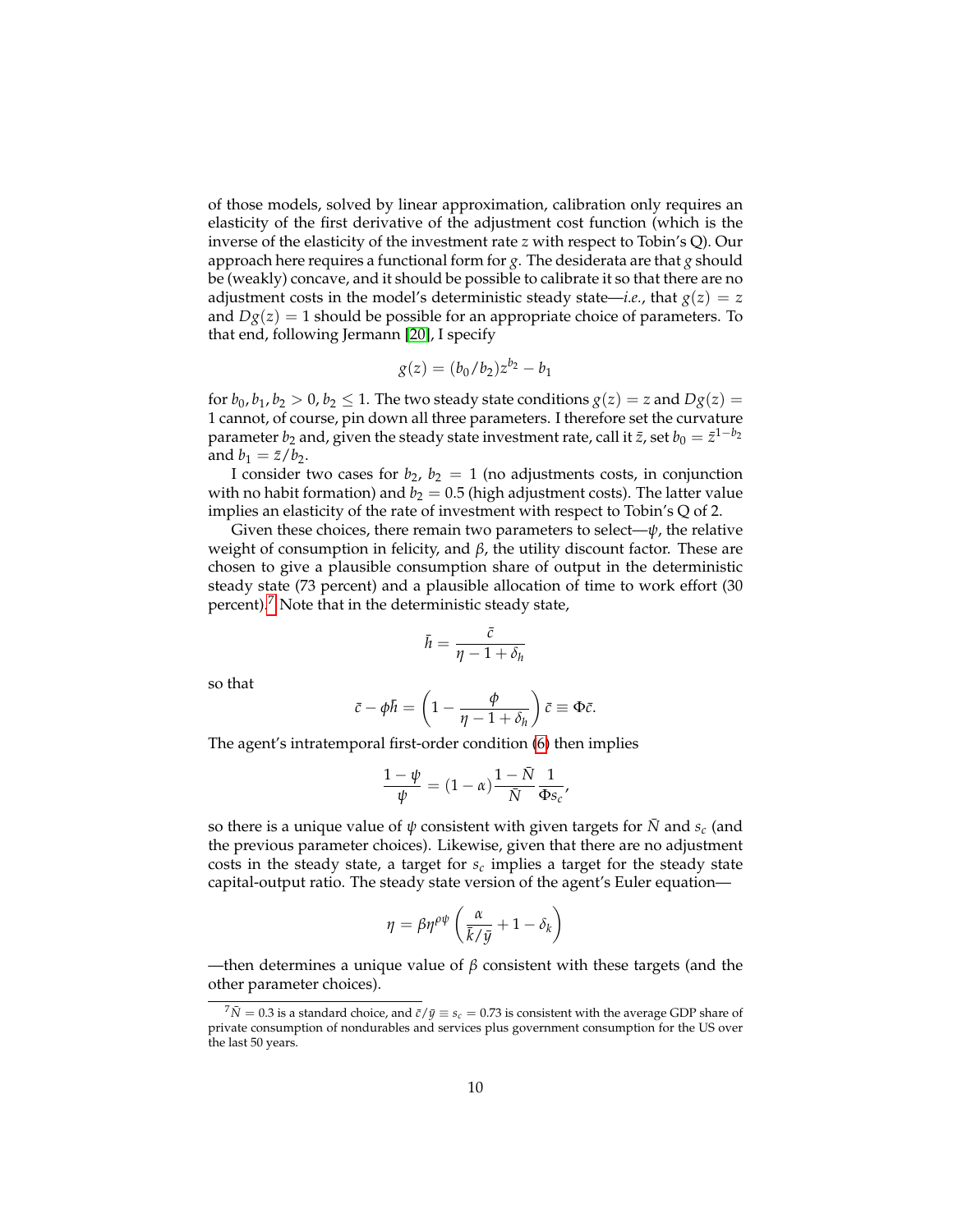The value of *β* depends on the assumed elasticity of intertemporal substitution, *e*. In the numerical experiments I report on below, I consider two values for  $\epsilon$ ,  $\epsilon$  = 0.5 and  $\epsilon$  = 15. While the latter value may seem high, it yields an intertemporal elasticity of substitution in consumption on the order of 1.3 in the habit model.

Table [1](#page-10-0) contains a summary of the parameter values I employ.

| Value         | Remarks                                    |
|---------------|--------------------------------------------|
|               |                                            |
| 0.4           | Standard                                   |
| 0.0127        | $10\%$ annual                              |
| 1.0045        | $1.8\%$ annual                             |
|               |                                            |
| 0.5           | Habit strength                             |
| 1             | $h_t = c_{t-1}$                            |
|               |                                            |
| 0.1312        | $g(\bar{z}) = \bar{z}$ , $Dg(\bar{z}) = 1$ |
| 0.0172        | $g(\bar{z}) = \bar{z}$ , $Dg(\bar{z}) = 1$ |
| 0.5           | Q elasticity of $z = 2$                    |
|               |                                            |
| 0.2075        | Gives $\bar{N} = 0.3$ , $s_c = 0.73$       |
| 0.9927/0.9910 | Gives $\bar{k}$ such that $s_c = 0.73$     |
|               |                                            |
| 0.3427        | Gives $\bar{N} = 0.3$ , $s_c = 0.73$       |
| 0.9933/0.9904 | Gives $\bar{k}$ such that $s_c = 0.73$     |
|               |                                            |

<span id="page-10-0"></span>Table 1: A summary of model parameter values

Lastly, I calibrate the parameters of the Markov chain describing the stationary part of TFP using Rouwenhorst's [\[30\]](#page-29-4) method to approximate an AR(1) process, in logarithms, with persistence parameter 0.95 and conditional stan-dard deviation 0.07 (the numbers used by Cooley and Prescott [\[9\]](#page-27-4)).<sup>[8](#page-10-1)</sup> I assume the Markov chain has nine states. After all other parameters are set, I fix the unconditional mean of *a* so that output is equal to one unit in the deterministic steady state (which replaces  $a_t$  with  $\mathbb{E}(a_t)$  at all dates).

Note that, set in this manner, the mean level of stationary TFP *a* does not depend on the parameter choices for intertemporal substitution, risk aversion, habit or capital adjustment costs. Experiments where any of these parameters are varied will thus take place using technology with the same average level of TFP.

<span id="page-10-1"></span><sup>&</sup>lt;sup>8</sup>Kopecky and Suen [\[22\]](#page-28-10) show that Rouwenhorst's method is superior to the more-common method of Tauchen [\[36\]](#page-29-5) for approximating highly persistent AR processes.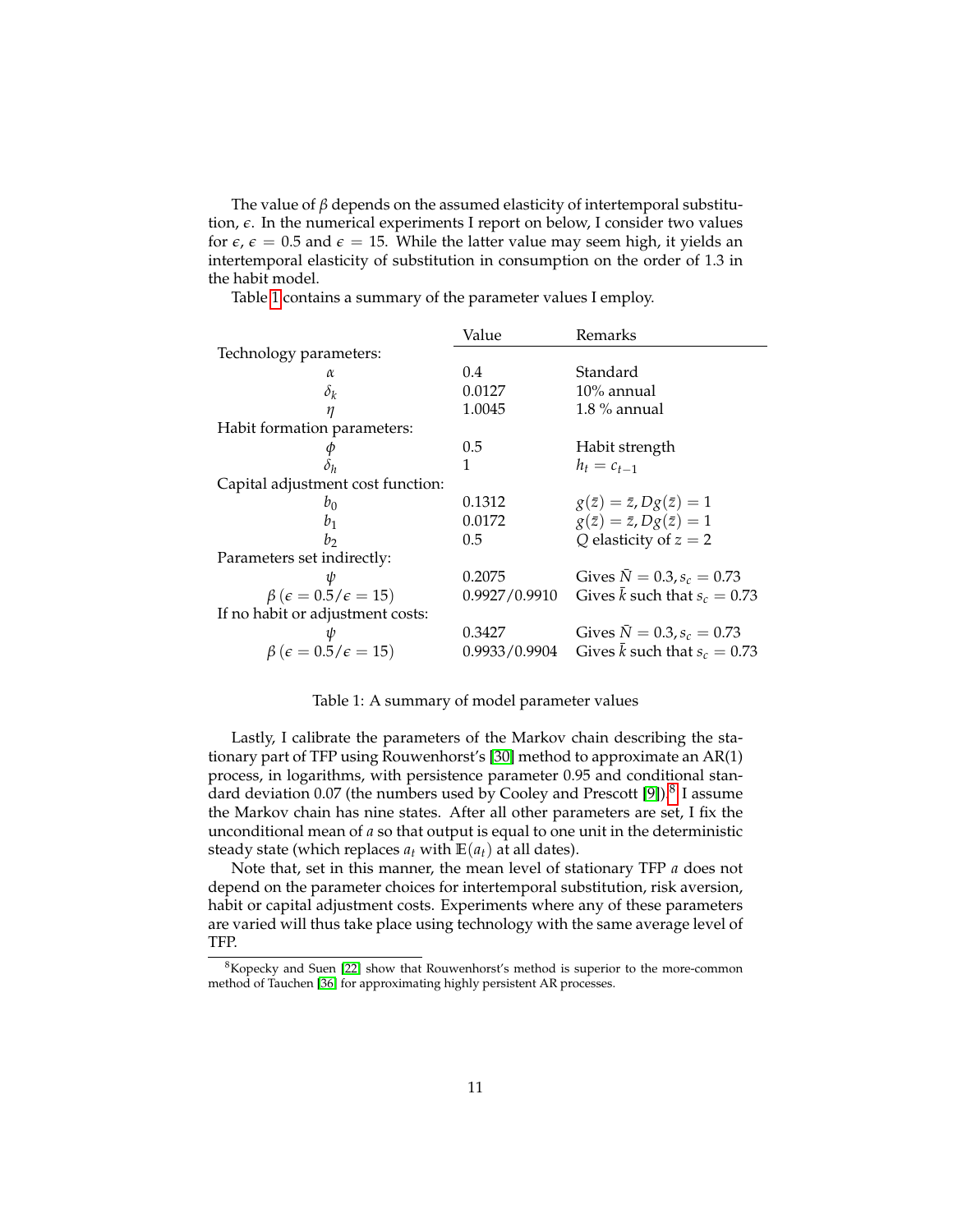### **5 Results**

#### **5.1 Features of interest**

There are a number of features of the model output we could examine. Except for the impulse responses, the construction of which I describe momentarily, all the characterizations I will make are based on a draw of 10,100 Markov chain states consistent with the calibrated transition matrix *P*. Physical capital and the habit stock (when present) are initialized at their deterministic steady state values, but I discard the first 100 observations of all simulated series. The sequence of Markov chain states is the same in all the numerical experiments (again, apart from the impulse responses).

#### **5.1.1 Means**

First moments typically aren't that interesting in models of this sort—means of variables in the stochastic economies rarely depart by much from their values in the deterministic steady state, values which the models have typically been calibrated to reproduce.

This is not the case when first-order risk aversion is present, as agents engage in a significant amount of precautionary capital accumulation. This behavior is, in fact, one of a small number of aspects in which the model's behavior under first-order risk aversion is distinguished from risk aversion which is very high, but second-order ( $\gamma = 1$  but  $\theta$  very large).

From an asset-pricing standpoint, this is not a positive for first-order risk averse preferences: the higher long-run capital stocks they generate push down the rental rate on physical capital, hence also the average equity return.

#### **5.1.2 Second moments**

Obviously, we are interested in the standard second-moment measures, which I calculate after applying the Hodrick-Prescott filter to the simulated, logged model data (after restoring deterministic trends to previously deflated variables).

I calculate the standard measures of volatility and volatility relative to output, as well as volatility relative to the TFP shock process. Cross-correlations of variables with output are of particular interest, since these—while generally not sensitive to risk aversion—are sensitive with respect to assumptions about the elasticity of intertemporal substitution (a high enough EIS makes consumption countercyclical) and the presence or absence of habits (habit can make labor effort countercyclical).

For brevity's sake, I omit results on the autocorrelation of output (or phase relations between output and other variables). As in the standard RBC model, output here, regardless of assumptions about risk aversion, simply inherits the dynamics of the TFP shock (see, for example, [\[38\]](#page-29-6) on the standard RBC model).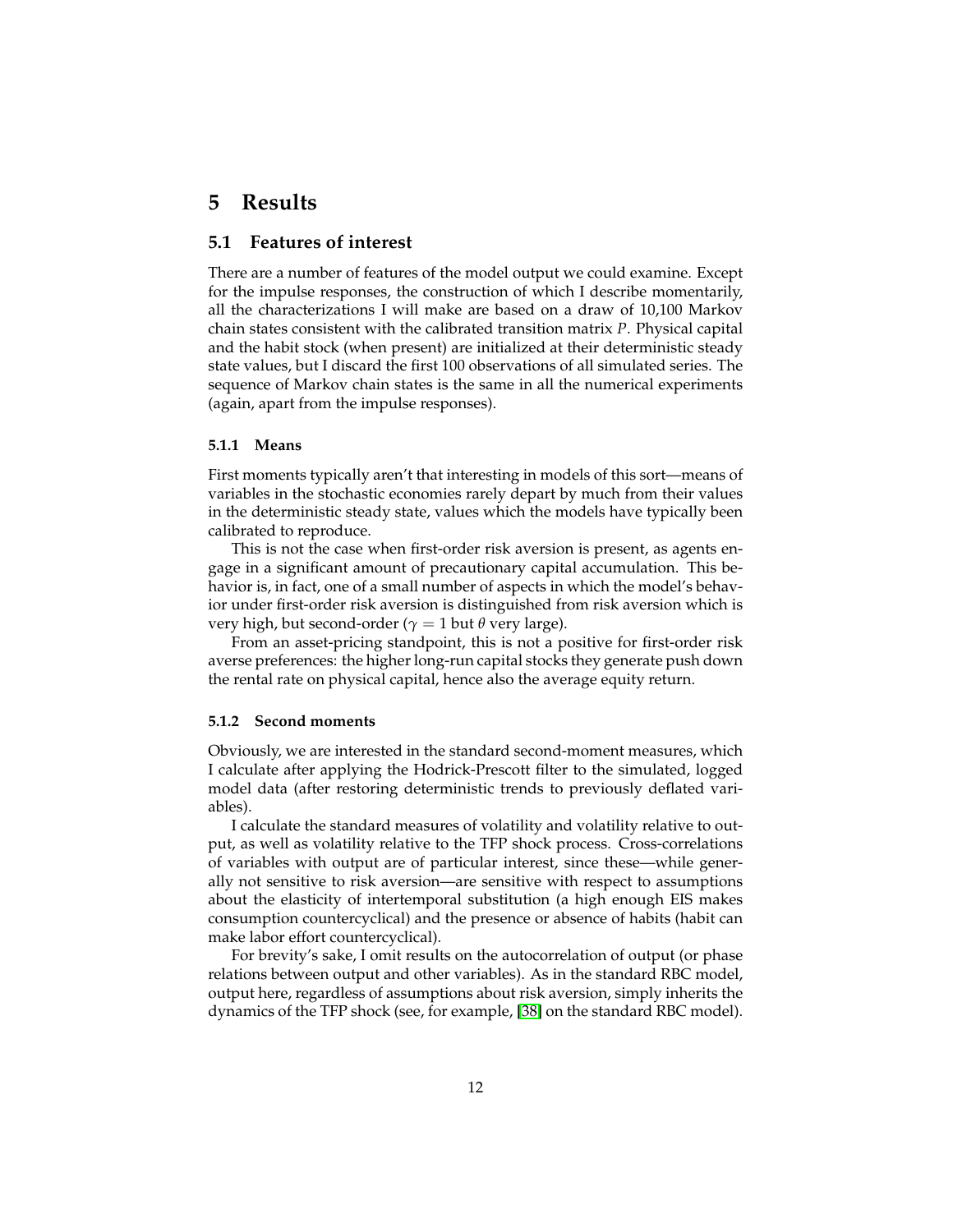#### <span id="page-12-1"></span>**5.1.3 Welfare**

Since one can calculate the welfare cost of volatility in different ways, it is important to be precise about whatever calculation is being made. In this paper, I use two welfare measures. Let  $(\bar{k}, \bar{h})$  denote physical capital and the habit stock in the deterministic steady steady, and  $(\hat{k}, \hat{h})$  their mean values in the stochastic economy. Recall that the deterministic economy is identical to the stochastic economy, with the exception of the TFP process {*at*} being replaced with its mean value.

I then compare  $\mu [v(a,\hat{k},\hat{h})]$ , the unconditional certainty equivalent lifetime value of an agent in the stochastic economy, who holds the long-run average capital stock and habit for the stochastic economy, to two values: one is the lifetime value of an agent in the deterministic economy, holding  $(\hat{k}, \hat{h})$ —call it  $v_D(\hat k,\hat h)$ —and the other is the lifetime value of an agent in the deterministic economy holding  $(\bar{k}, \bar{h})$ ,  $v_D(\bar{k}, \bar{h})$ .

 $\mu[v(a,\hat{k},\hat{h})]$  is the certainty equivalent value of an agent who parachutes into the stochastic economy, holding average stocks for the stochastic economy, but unaware of the current TFP state. I then ask what across-the-board increase in consumption, at all dates and states, would make the agent indifferent between making that parachute drop and residing in the deterministic economy, holding either the average stocks appropriate to the stochastic economy or the steady state stocks of the deterministic economy. Precisely, because lifetime utility is homogeneous of degree  $\psi$  in (equilibrium) consumption, I calculate the values  $\lambda_1$  and  $\lambda_2$  that satisfy:

$$
\left(1+\frac{\lambda_1}{100}\right)^{\psi}\mu[v(a,\hat{k},\hat{h})]=v_D(\hat{k},\hat{h})
$$

and

$$
\left(1+\frac{\lambda_2}{100}\right)^{\psi}\mu[v(a,\hat{k},\hat{h})]=v_D(\bar{k},\bar{h}).
$$

#### <span id="page-12-0"></span>**5.1.4 Impulse responses**

I report a few impulse responses to TFP shocks, for different variants of the model, below. Given that the shock process driving the model is discrete, the calculation of impulse responses merits some discussion.

Similar to the approach in Campanale *et al.* [\[5\]](#page-27-5), I run 10,000 simulations of 120 periods each, each simulation starting from the average stocks  $\hat{k}$  and  $\hat{h}$ , and from the lowest TFP level,  $a(1)$ . I then calculate the average path for each variable, over the 10,000 runs. For any variable *b*, letting  $\{b_t : t = 1, \ldots 120\}$ denote the average path and  $\hat{b}$  the variable's long-run mean value, the numbers I plot are  $\{100 \log(b_t/\hat{b}) : t = 1,...,120\}$ .

Of particular interest is the impulse response of hours worked in some variants of the habit model: hours can actually rise at impact in response to a negative shock. With regard to the role of risk preferences, though, we'll see that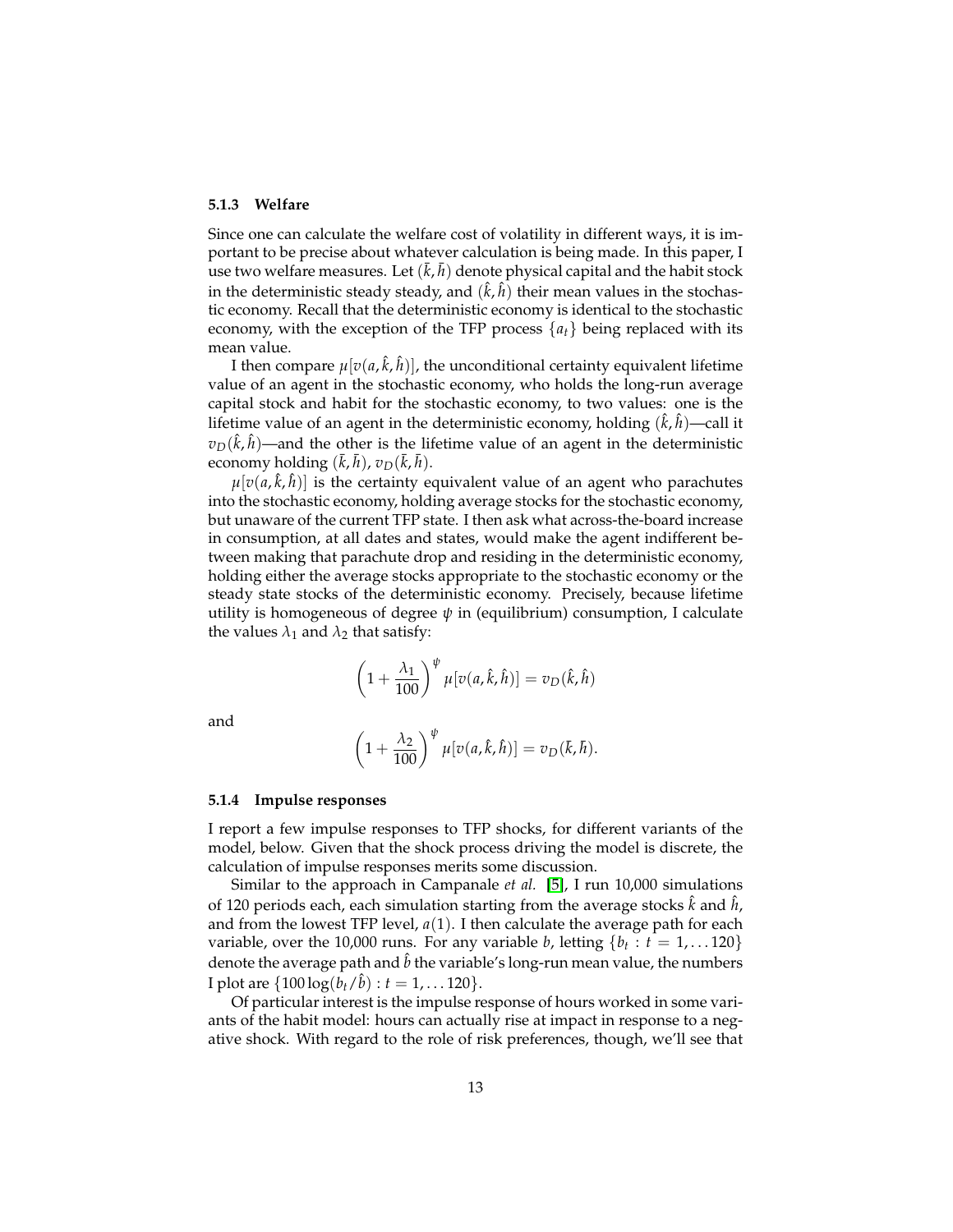the model's impulse responses change only negligibly as we make significant changes in the agent's risk attitudes.

#### **5.2 No habits, no adjustment costs**

Some features of the model can be illustrated readily, abstracting from habit formation and capital adjustment costs (setting  $\phi = 0$  and  $b_2 = 1$ ).

I consider two values of the elasticity of intertemporal substitution,  $\epsilon$  =  $1/(1 - \rho)$ ,  $\epsilon = 0.5$  and  $\epsilon = 15$ . This range may seem wide, but the former implies an EIS in consumption of roughly two-thirds, the latter an EIS in consumption of roughly 1.3 (or 1.5, if no habit is present).

Why consider EIS's greater than one? Models with an EIS greater than one have, until recently, been little-studied—most likely because justifying an EIS in consumption even as big as one has proven difficult, empirically.<sup>[9](#page-13-0)</sup> Also, to the extent that earlier work assumed expected utility—so that  $\theta = 1/\epsilon$ —higher values of the EIS necessitated lower levels of risk aversion.

The assumption of an EIS greater than one has become standard, though, in at least one strand of the literature, that studying models of "long-run risk" (for example [\[1\]](#page-27-1) or [\[10\]](#page-28-3)). In fact, for those models an EIS in consumption around 1.5 is standard, though to my knowledge no one has studied the ramifications of this assumption in a long-run risk model with elastic labor supply. While our model here is not one featuring long-run risk in consumption or TFP, its behavior when the EIS in consumption is around 1.5 may still be of interest to that literature.

In combination with those two values for  $\epsilon$ , I consider three cases for the parameter pair  $(θ, γ)$  governing risk aversion. Case 1 is expected utility (EU):  $\theta = 1/\epsilon$  and  $\gamma = 1$ . Case 2 is high constant relative risk aversion, as in Tallarini [\[35\]](#page-29-0):  $\theta = 100$  and  $\gamma = 1$ . Finally, case 3 incorporates first-order risk aversion:  $\gamma = 0.9$  and  $\theta = 1$ .

Table [2](#page-14-0) presents some first moment results for the no-habit economy, in particular a measure of precautionary capital accumulation, and average returns on physical capital and the hypothetical riskless asset, defined above in section [3.1.](#page-5-4) Precautionary capital accumulation is noticeably higher under first-order risk aversion, particularly in the low-*e* case, where the long-run average capital stock exceeds the deterministic steady state stock by 1.4%.

Note that average asset returns vary only very slightly with changes in risk aversion—consistent with the findings in Tallarini [\[35\]](#page-29-0)—or, for that matter, intertemporal substitution. Equity risk premia are either nil or even slightly negative in all specifications. Even under high risk aversion, the ability to smooth the effects of shocks through capital accumulation—and to smooth variations in marginal utility through variation in leisure hours—essentially undoes the results, for an endowment economy, found in Epstein and Zin [\[12\]](#page-28-1).

<span id="page-13-0"></span> $9$ See Guvenen [\[17\]](#page-28-11) for a discussion of issues in the measurement of the EIS, and a potential resolution to the conflict between studies finding near-zero values of the EIS, using aggregate consumption data, and business cycle models that typically assume an EIS around 1.0.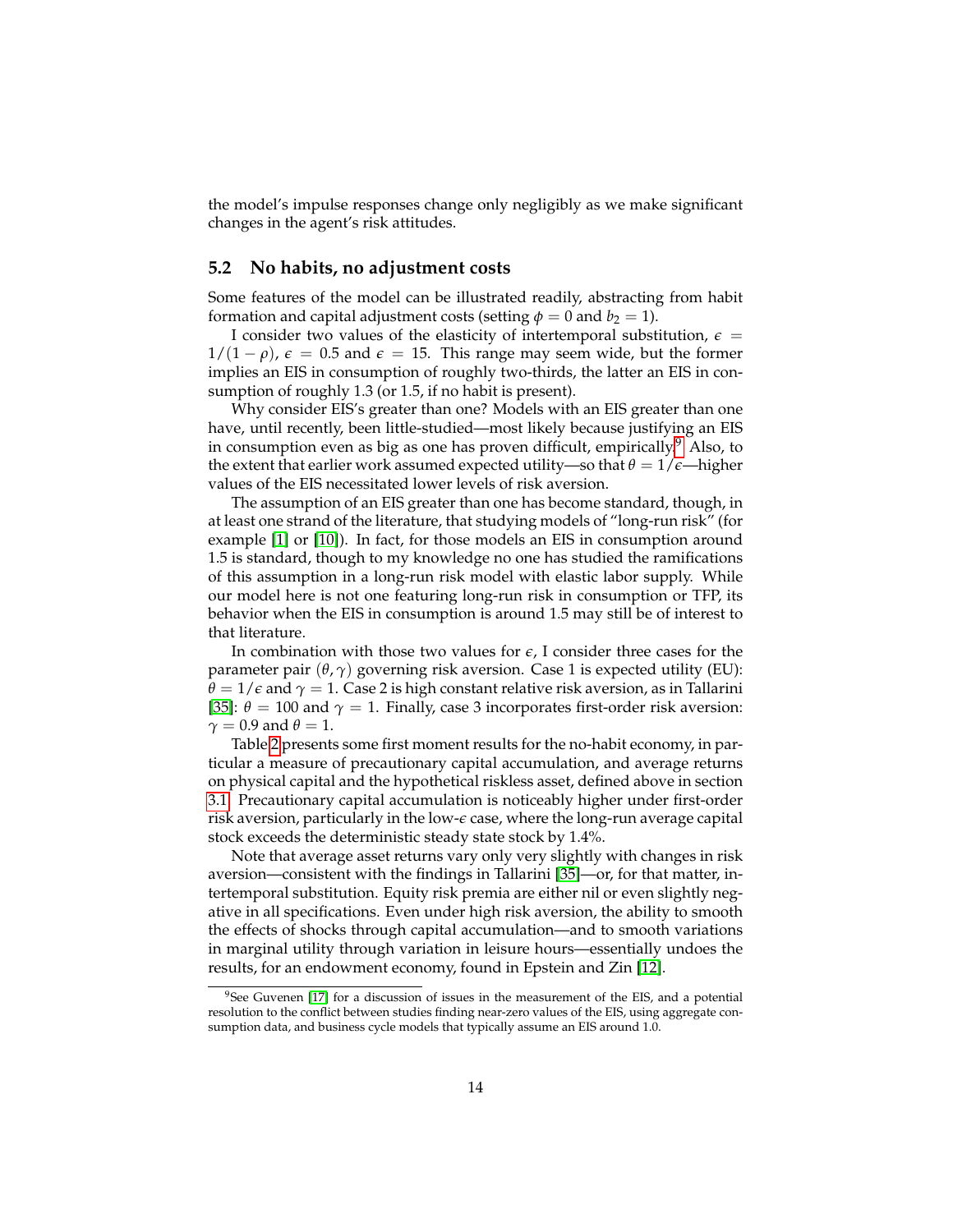|                                          |                         | $\epsilon = 0.50$ |        |
|------------------------------------------|-------------------------|-------------------|--------|
|                                          | $\frac{6}{(k/\bar{k})}$ | $R^e$             | $R^f$  |
| EU, $\theta = 1/\epsilon, \gamma = 1$    | $-0.0675$               | 5.2054            | 5.2019 |
| High CRRA, $\theta = 100$ , $\gamma = 1$ | 0.7372                  | 5.1614            | 5.2063 |
| FORA, $\theta = 1, \gamma = 0.9$         | 1.4267                  | 5.1560            | 5.2019 |
|                                          |                         |                   |        |
|                                          |                         | $\epsilon = 15$   |        |
|                                          |                         |                   |        |
|                                          | $\frac{6}{(k/\bar{k})}$ | Re                | $R^f$  |
| EU, $\theta = 1/\epsilon, \gamma = 1$    | $-0.0386$               | 5.2037            | 5.2007 |
| High CRRA, $\theta = 100$ , $\gamma = 1$ | 0.5568                  | 5.1711            | 5.1965 |

<span id="page-14-0"></span>Table 2: Some first moments, no-habit model. Column 1,  $\frac{\partial f}{\partial r}(k/k)$ , gives the excess, in percent, of average capital in the stochastic model compared to the deterministic steady state capital stock. Average asset returns are in annualized percent.

Some second moment implications are given in Table [3.](#page-15-0) As noted above, for these calculations, I reintroduce the linear time trend *η t* to the deflated model variables, then apply the Hodrick-Prescott filter to the natural logarithms of all the simulated series.

The important features to note in Table [3](#page-15-0) are, firstly, the robustness of the numbers (for a given  $\epsilon$ ) across the different specifications of risk preferences, and secondly, the dramatic difference in the moments (for any risk preference configuration) across the two values of  $\epsilon$ . Of particular note is the negative contemporaneous correlation between logged output and consumption, in the case where  $\epsilon$  is bigger than one.

The countercyclical behavior of consumption in the high EIS case is apparent in the model's impulse responses for consumption, shown in the two panels of figure [1.](#page-16-0) The top panel plots the impulse responses of consumption in the low EIS case for all three risk preference cases—the paths overlap to the point of being indistinguishable. The lower panel of the figure shows the impulses responses in the high EIS case. In that case, consumption is above its long-run average for two quarters, before ultimately falling to a level nearly 5 percent below its long-run average, then converging gradually back.<sup>[10](#page-14-1)</sup>

We're also interested in the extent to which the model provides any amplification of the shocks fed into it. For the lower EIS value, the standard deviation of logged output is roughly 1.40 times the standard deviation of the TFP shock, for all risk parameter settings. For the larger EIS value—consistent with the

<span id="page-14-1"></span> $10$ The non-separability of utility in consumption and leisure appears to be important here. Using the parameters  $\psi$  and  $\rho$ , and the steady state labor effort  $\overline{N}$ , one can combine the impulse responses for consumption and hours (not shown) to obtain an approximate impulse response for the marginal utility of consumption. Despite the increase in consumption during the first two quarters, the marginal utility of consumption—which depends positively on leisure—definitely rises in response to the shock.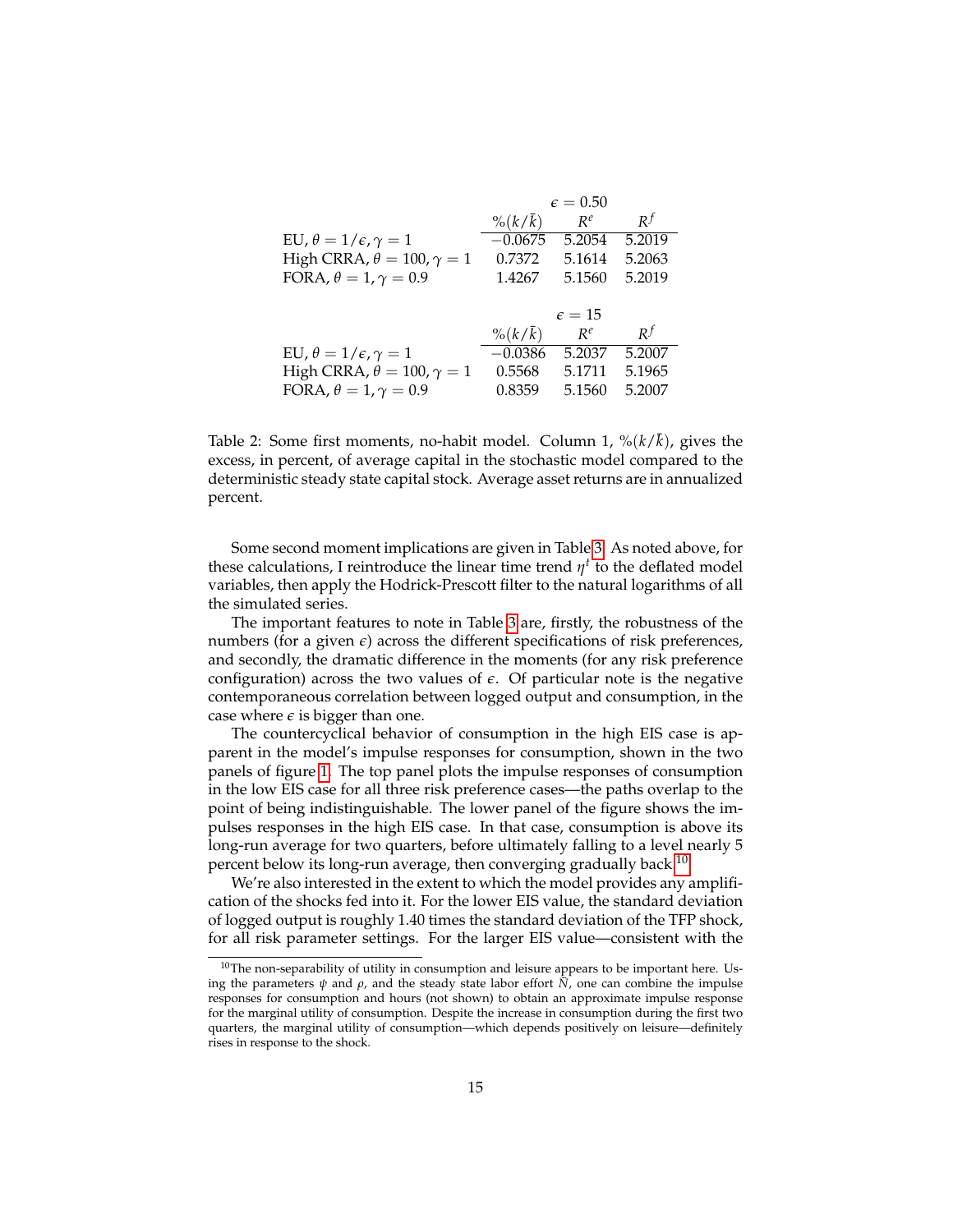| $\sigma(\,\cdot\,)/\sigma(Y)$<br>$\mathit{corr}(\,\cdot\,,Y)$<br>FORA, $\theta = 1$ , $\gamma = 0.9$                                                                            | $\frac{\ln(Y)}{1.2936}$<br>1.2982<br>1.2941<br>$\frac{0}{1.0}$<br>$\overline{1.0}$<br>$\begin{array}{c} 0.0 \\ 1.0 \end{array}$<br>1.0 | 0.4083<br>0.3145<br>$\frac{\ln(C)}{0.4152}$ $0.3210$ $0.9710$<br>0.9694<br>0.4141<br>0.3200<br>0.9708 | $\frac{\ln(X)}{3.7317}$ $\frac{2.8848}{0.9965}$<br>3.7225<br>2.8766<br>0.9965 | $\frac{\ln(N)}{0.6274}$ 0.4850<br>0.9938<br>3.7436 0.6352<br>2.8836 0.4893<br>0.9964 0.9939<br>0.6282<br>0.4854<br>0.9938 | $\ln(W)$<br>0.9945<br>0.9946<br>0.9946<br>0.6706<br>0.5166<br>0.5208<br>0.6374<br>0.5203<br>0.6737 | $ln(1+Re)$<br>0.0235<br>0.9834<br>0.0304<br>0.9834<br>0.0303<br>0.9835<br>0.0303<br>0.0233<br>0.0234 | $ln(1+R^f)$<br>0.9910<br>0.0487<br>0.0376<br>0.9910<br>0.0486<br>0.0376<br>0.9910<br>0.0488<br>0.0376 |
|---------------------------------------------------------------------------------------------------------------------------------------------------------------------------------|----------------------------------------------------------------------------------------------------------------------------------------|-------------------------------------------------------------------------------------------------------|-------------------------------------------------------------------------------|---------------------------------------------------------------------------------------------------------------------------|----------------------------------------------------------------------------------------------------|------------------------------------------------------------------------------------------------------|-------------------------------------------------------------------------------------------------------|
| $\begin{array}{l} 100\sigma\left(\,\cdot\,\right)\\ \sigma\left(\,\cdot\,\right)/\sigma(Y)\\ corr\left(\,\cdot\,,Y\right) \end{array}$<br>$EU, \theta = 1/\epsilon, \gamma = 1$ | 1.7051<br>ln(Y)<br>$\begin{array}{c} 0.0 \\ 1.0 \end{array}$                                                                           | $\begin{array}{c} 0.3700 \\ 0.2170 \\ -0.3801 \end{array}$<br>$\ln(\mathsf{C})$                       | $\ln(X)$<br>$\frac{6.8650}{4.0261}$<br>0.9871                                 | 1.3143<br>0.7708<br>0.9832<br>$\ln(N)$<br>$=15$                                                                           | 0.2800<br>0.8649<br>$\ln(W)$<br>0.4774                                                             | $ln(1+Re)$<br>0.0388<br>0.9686<br>0.0228                                                             | $ln(1+R^f)$<br>0.0295<br>0.9805<br>0.0503                                                             |
| $100\sigma(\cdot)$<br>$\sigma(\cdot)/\sigma(Y)$<br>$\mathit{corr}(\,\cdot\,,Y)$<br>High CRRA, $\theta=100, \gamma=1$                                                            | 1.7071<br>$\overline{0.1}$<br>1.0                                                                                                      | 0.3716<br>0.2177<br>-0.3880                                                                           | 6.8599<br>4.0185<br>0.9872                                                    | 1.3176<br>0.7718<br>0.9833                                                                                                | 0.4762<br>0.2790<br>0.8641                                                                         | 0.0388<br>0.0227<br>0.9687                                                                           | 0.503<br>0.0295<br>0.9806                                                                             |
| $\sigma(\,\cdot\,)/\sigma(Y)$ corr( $\cdot\,,Y)$<br>$100\sigma(\,\cdot\,)$<br>FORA, $\theta = 1$ , $\gamma = 0.9$                                                               | 1.7145<br>1.0<br>1.0                                                                                                                   | $-0.4090$<br>0.3780<br>0.2205                                                                         | 6.9098<br>4.0302<br>0.9871                                                    | 1.3300<br>0.7757<br>0.9834                                                                                                | 0.4729<br>0.2758<br>0.8598                                                                         | 0.0389<br>0.0227<br>0.9686                                                                           | 0.0507<br>0.0296<br>0.9806                                                                            |

<span id="page-15-0"></span>Table 3: Select second moments, no-habit model. Simulated data have been logged and HP-filtered, as described in the text.<br>Entries for  $corr(\cdot, Y)$  are variables' contemporaneous correlations with output. Table 3: Select second moments, no-habit model. Simulated data have been logged and HP-filtered, as described in the text. Entries for *corr*(· ,*Y*) are variables' contemporaneous correlations with output.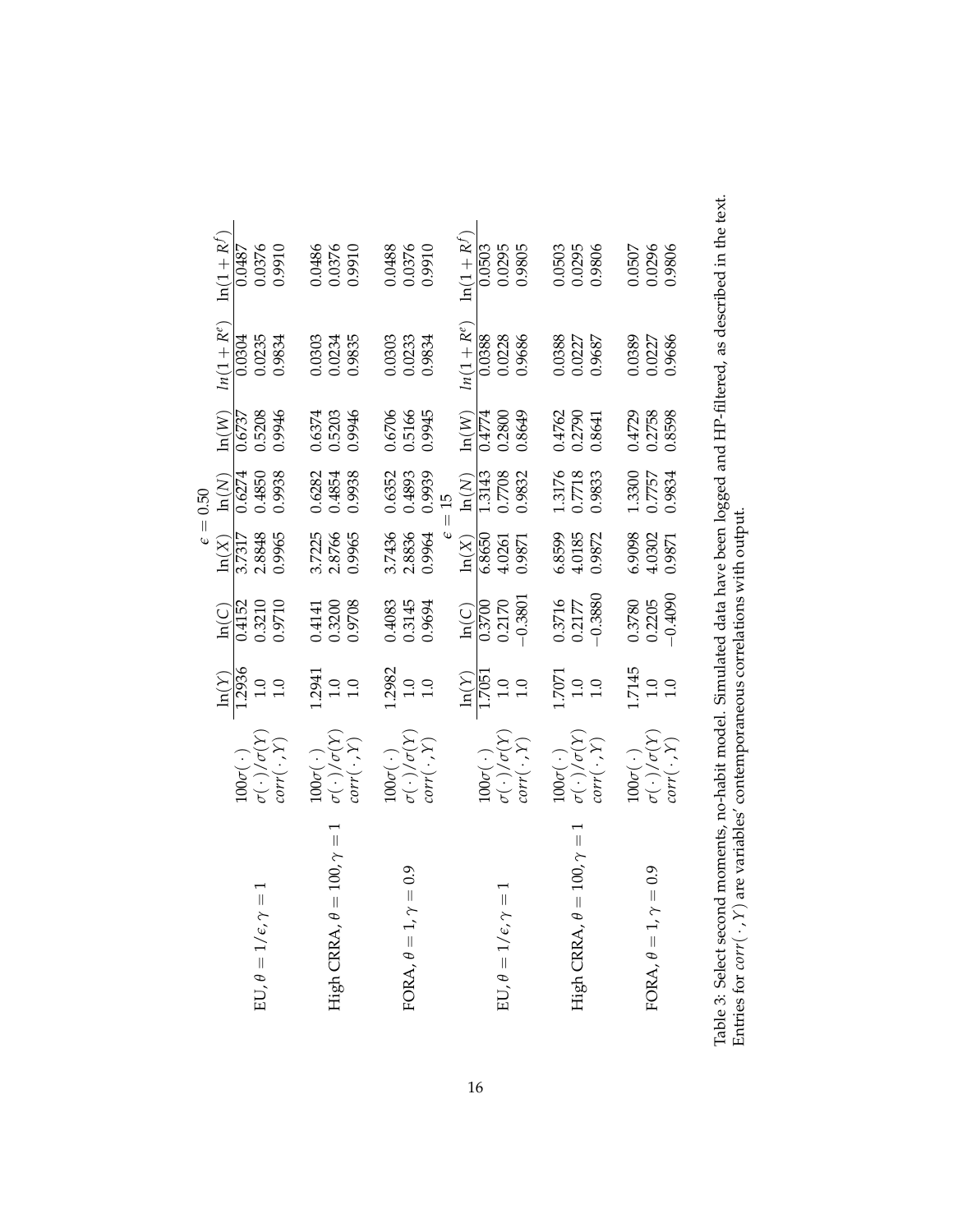

<span id="page-16-0"></span>Figure 1: Impulse responses for consumption in the no-habit model. See section [5.1.4](#page-12-0) for details on the calculations involved.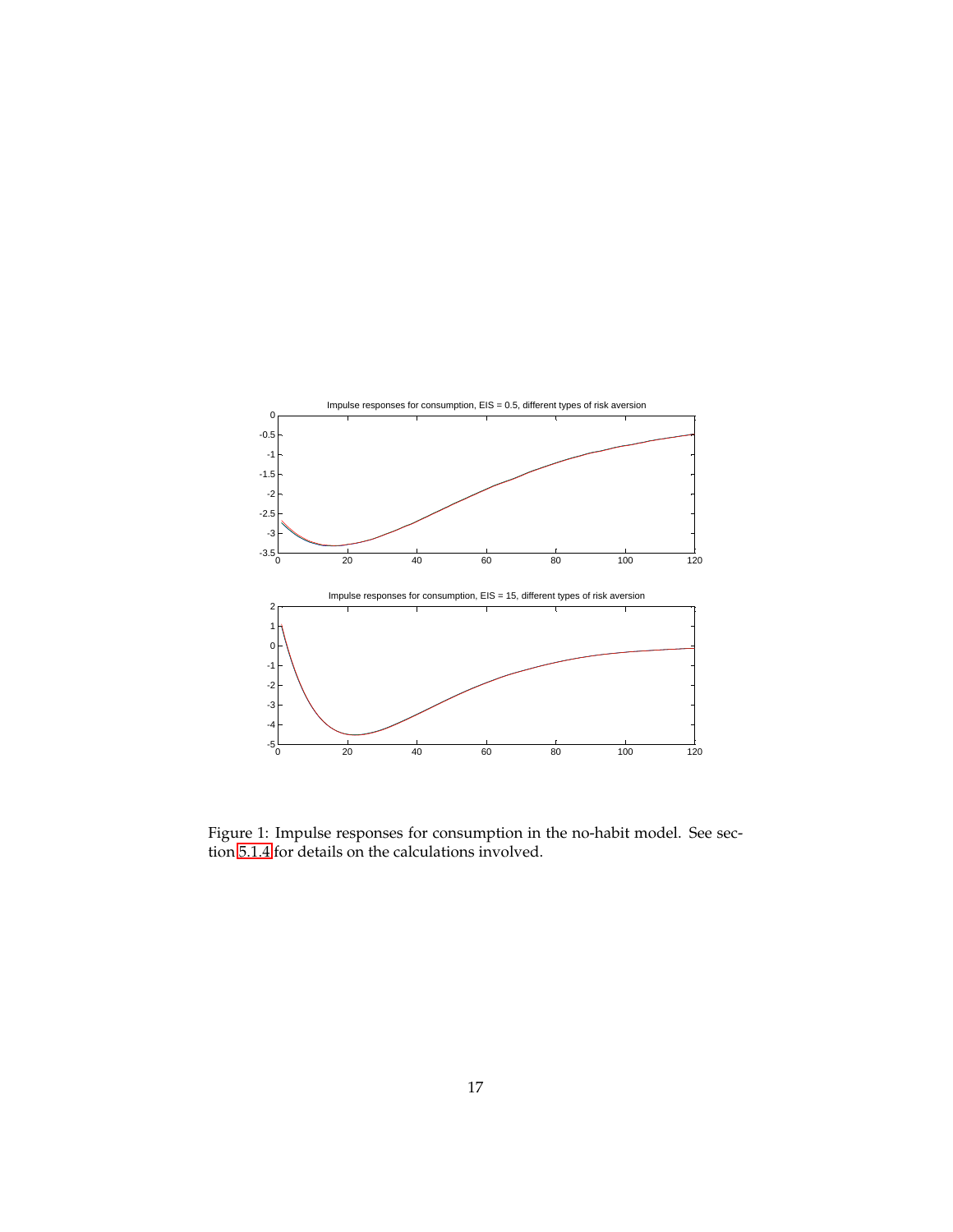greater volatility of hours reported in table [3—](#page-15-0)we see more amplification, with the standard deviation of output roughly 1.85 times the standard deviation of the TFP process.

While attitudes toward risk have only a negligible impact on the model's second moments, they have a very significant effect on the perceived cost of aggregate volatility. Table [4](#page-17-0) reports the welfare measures  $\lambda_1$  and  $\lambda_2$  defined in section [5.1.3.](#page-12-1) Under expected utility—as we've come to expect from Lucas's [\[24\]](#page-29-7) calculations—the agent's welfare gain from eliminating volatility is essentially nil. In the high CRRA case, the gains are in the range of  $0.3 - 0.4\%$  of consumption, which would be on the order of \$40 billion annually, if we consider current US consumption expenditures of around \$10 trillion annually.

|                                          | $\epsilon = 0.50$ |             |
|------------------------------------------|-------------------|-------------|
|                                          | $\lambda_1$       | $\lambda$ 2 |
| EU, $\theta = 1/\epsilon, \gamma = 1$    | 0.01              | 0.02        |
| High CRRA, $\theta = 100$ , $\gamma = 1$ | 0.42              | 0.29        |
| FORA, $\theta = 1, \gamma = 0.9$         | 1.30              | 1.05        |
|                                          |                   |             |
|                                          | $\epsilon = 15$   |             |
|                                          | $\lambda_1$       | $\lambda_2$ |
| EU, $\theta = 1/\epsilon, \gamma = 1$    | $-0.01$           | $-0.00$     |
| High CRRA, $\theta = 100$ , $\gamma = 1$ | 0.41              | 0.31        |
| FORA, $\theta = 1, \gamma = 0.9$         | 1.30              | 1.14        |

<span id="page-17-0"></span>Table 4: Welfare cost of fluctuations in the no-habit model. The compensation measures  $\lambda_1$  and  $\lambda_2$  are percentage increases in consumption at all dates and states, defined in section [5.1.3.](#page-12-1)

In the FORA case, the gains are roughly triple in size, for either EIS value. Again using \$10 trillion as the value of aggregate consumption, the compensating differentials shown in table [4](#page-17-0) for the FORA cases would be in the range of \$110 − \$130 billion, or nearly \$1,000 per person per year.

Does the FORA specification with  $\gamma = 0.9$  represent a ridiculously extreme level of risk aversion? In the appendix, section [A.2,](#page-24-0) I give some calibration examples which argue that  $\gamma = 0.9$  (with  $\theta = 1$ ) is, in fact, roughly consistent with some of the observed behavior of individuals in insurance markets.

#### **5.3 The full model with habits and adjustment costs**

I now consider the full model with external habit formation ( $\phi = 0.5, \delta_h = 1$ ) and capital adjustment costs ( $b_2 = 0.5$ ). Table [5,](#page-18-0) analogous to Table [2,](#page-14-0) gives some select first moments from the simulated model data.

Similar to the no-habit version of the model, precautionary capital accumulation is greater when the elasticity of intertemporal substitution is set to its lower value, and at that setting, FORA risk preferences generate the greatest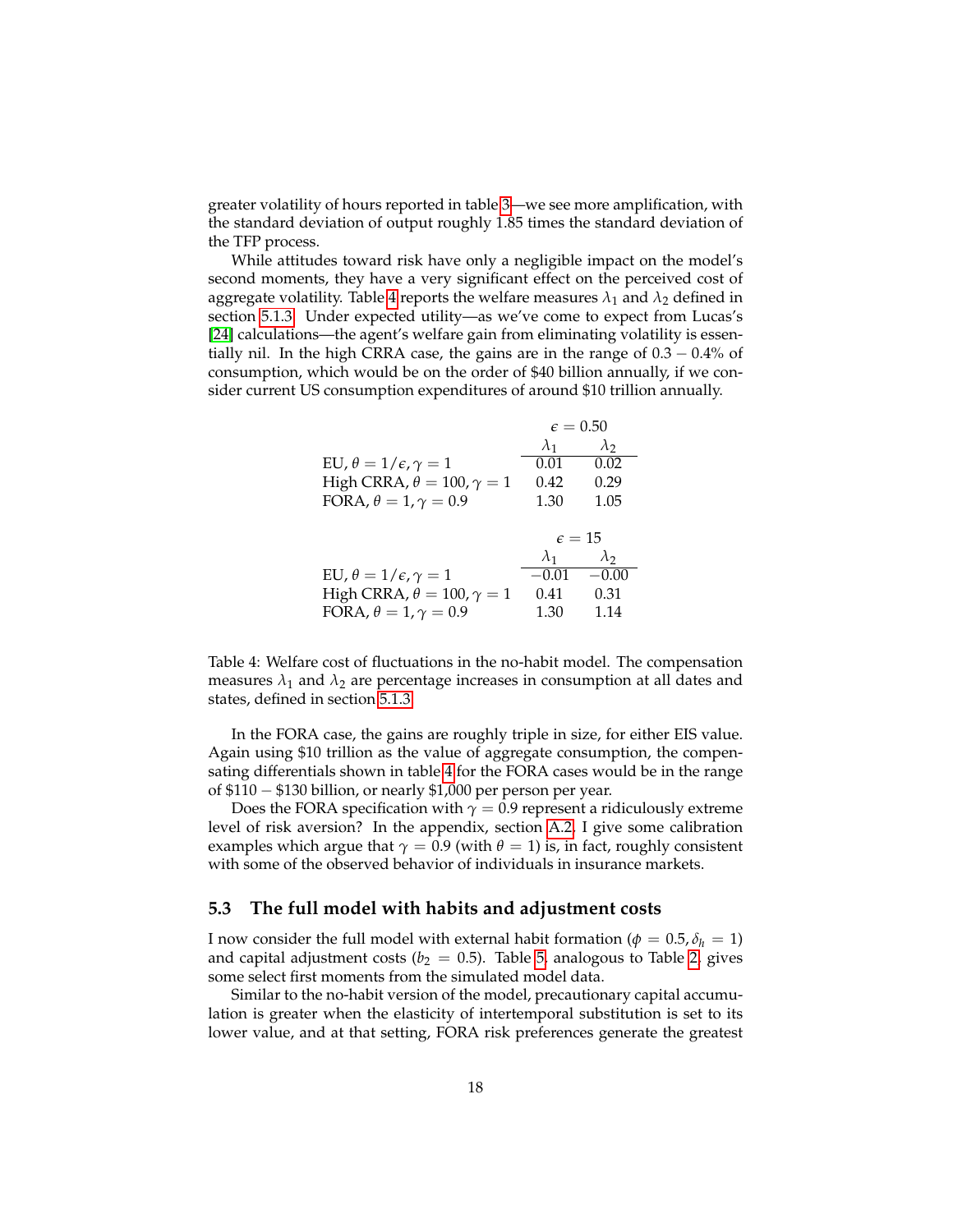|                                          |                         | $\epsilon = 0.50$ |        |
|------------------------------------------|-------------------------|-------------------|--------|
|                                          | $\frac{6}{(k/\bar{k})}$ | $R^e$             | $R^f$  |
| EU, $\theta = 1/\epsilon, \gamma = 1$    | $-0.1130$               | 5.2661            | 5.2064 |
| High CRRA, $\theta = 100$ , $\gamma = 1$ | 0.0586                  | 5.2572            | 5.2078 |
| FORA, $\theta = 1, \gamma = 0.9$         | 0.4659                  | 5.2364            | 5.2064 |
|                                          |                         |                   |        |
|                                          |                         | $\epsilon = 15$   |        |
|                                          | $\frac{6}{(k/\bar{k})}$ | Re                | $R^f$  |
| EU, $\theta = 1/\epsilon, \gamma = 1$    | $-0.0998$               | 5.2498            | 5.2029 |
| High CRRA, $\theta = 100$ , $\gamma = 1$ | $-0.0652$               | 5.2480            | 5.2014 |
| FORA, $\theta = 1, \gamma = 0.9$         | $-0.0800$               | 5.2488            | 5.2029 |

<span id="page-18-0"></span>Table 5: Some first moments, model with habit formation and capital adjustment costs. Column 1,  $\mathcal{C}(k/k)$ , gives the excess, in percent, of average capital in the stochastic model compared to the deterministic steady state capital stock. Average asset returns are in annualized percent.

amount of such accumulation. Nevertheless, with the long-run average capital stock in the stochastic economy just about 0.5% bigger than the deterministic steady state stock, the precautionary effect under habits is much weaker. For the higher EIS value of  $\epsilon = 15$ , long-run average capital stocks under all risk specifications are slightly lower than the deterministic steady state stock.

As far as asset returns are concerned, the second and third columns of Table [5](#page-18-0) show that, again, neither risk preferences nor intertemporal substitution have much of an effect on either the expected capital return or the risk-free rate. Equity risk premia are negligible, in contrast to Jermann's [\[20\]](#page-28-2) results in a fixedlabor-supply model otherwise similar to the model here.

Movements in labor effort are a key feature of the model with habits and adjustments, as illustrated in Table [6,](#page-20-0) which replicates for the full model the second-moment calculations for the no-habit model reported in Table [3.](#page-15-0) Several salient features of the model's second moments are worth noting:

- The model with habit formation and adjustment costs has much weaker amplification than the does the model without those features, as is apparent from the standard deviations of  $ln(Y)$  across all specifications. In fact, where the standard deviation of logged output was  $1.40 - 1.85$  times the standard deviation of logged TFP in the stripped-down model, here the ratio is essentially one across all specifications of attitudes towards risk and intertemporal substitution.
- The volatility of labor hours—much lower in the habit model—is probably key to the first observation. That hours should be less volatile in the model with habits is, at least, intuitive: a period with low TFP may be a bad time to work, but hours cannot fall too much if consumption is to be maintained above the habit level.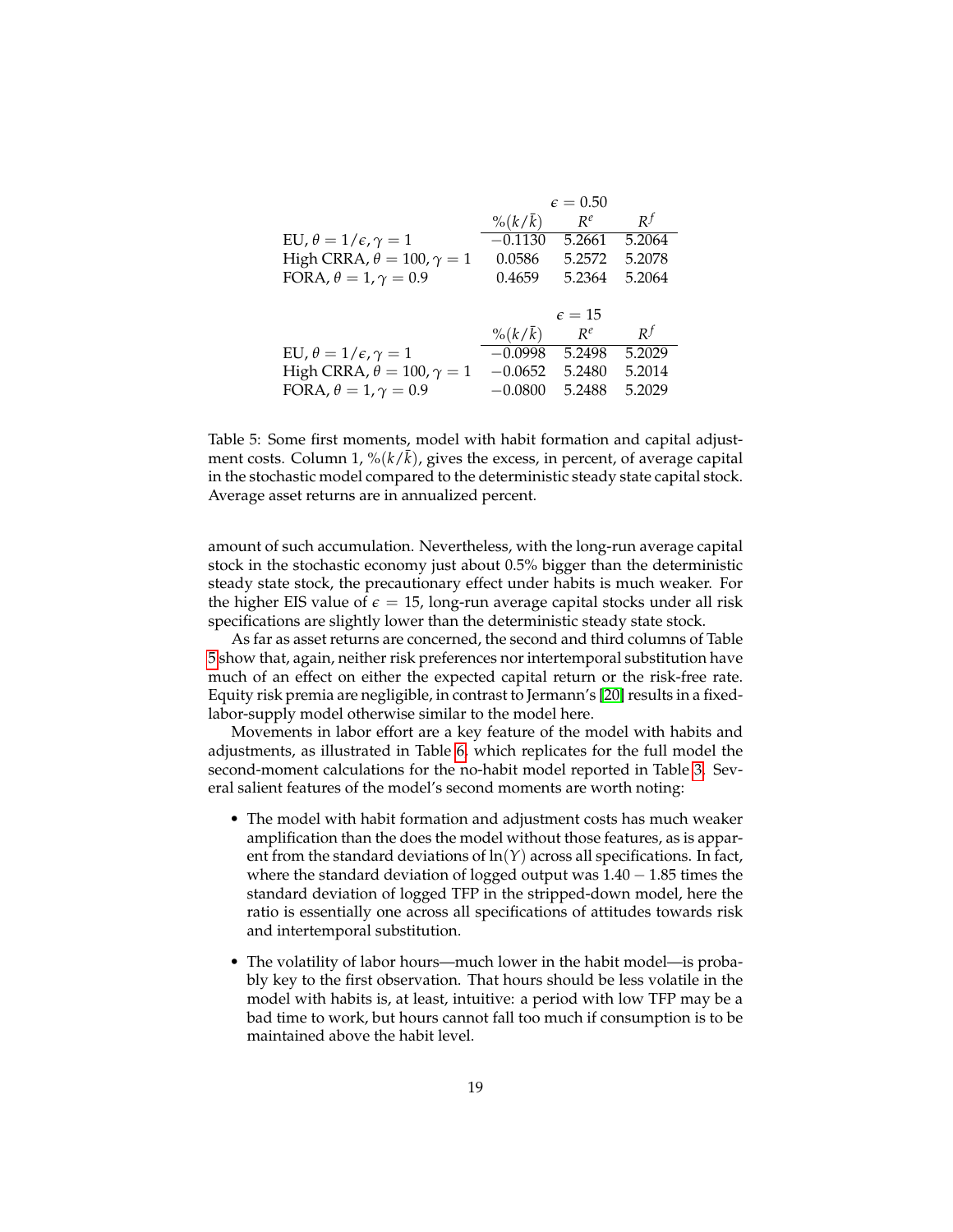- Hours are now only weakly correlated with output, with contemporaneous correlations of just over 0.5. (Below, we'll see an impulse response plot that suggests this contemporaneous correlation would actually be negative if we were characterizing linearly de-trended or first-differenced data, rather than HP-filtered data.)
- The specification of risk attitudes again has a negligible impact on the model second moments.
- Now, in contrast to what we saw in the stripped-down model, variation in the EIS also has a negligible impact on the results.

Figure [2](#page-19-0) shows the model impulse responses for labor effort, for our two values of  $\epsilon$  and all three specifications of risk preferences. As was the case in the stripped-down model, here again the series for each of the cases of risk preferences lie virtually on top of one another in each panel of the figure.



<span id="page-19-0"></span>Figure 2: Impulse responses for labor effort in the model with habit formation and capital adjustment costs. See section [5.1.4](#page-12-0) for details on the calculations involved.

Perhaps more striking, though, is the behavior of labor hours at impact: hours actually rise in responses to the shock. Note that the impulse responses plot, in effect, linearly de-trended data. While hours lack a time trend, given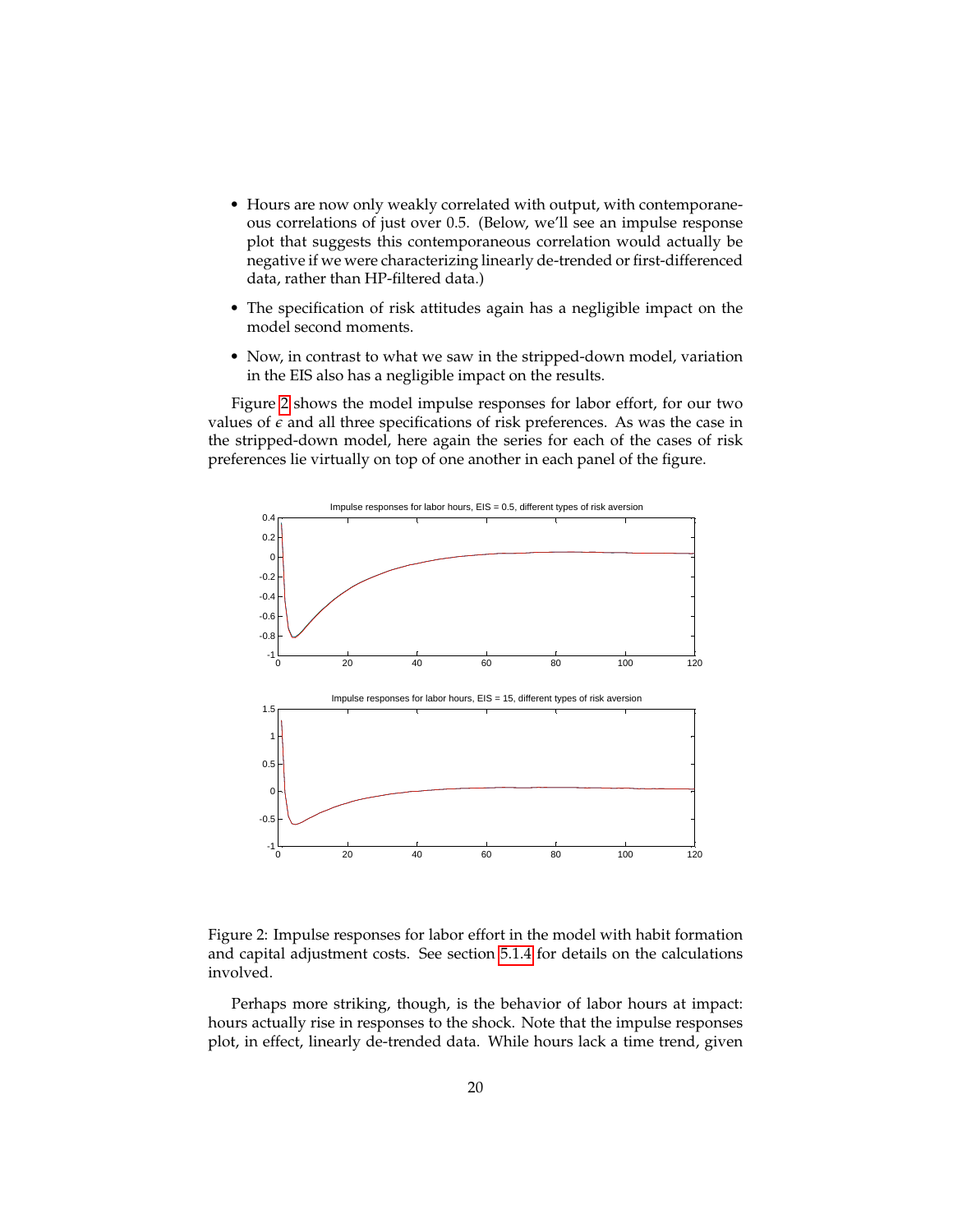<span id="page-20-0"></span>Table 6: Select second moments, model with habit formation and capital adjustment costs. Simulated data have been logged and HP-filtered, as described in the text. Entries for  $corr(\cdot, Y)$  are variables' contemporaneous corre Table 6: Select second moments, model with habit formation and capital adjustment costs. Simulated data have been logged and HP-filtered, as described in the text. Entries for *corr*(· ,*Y*) are variables' contemporaneous correlations with output.

21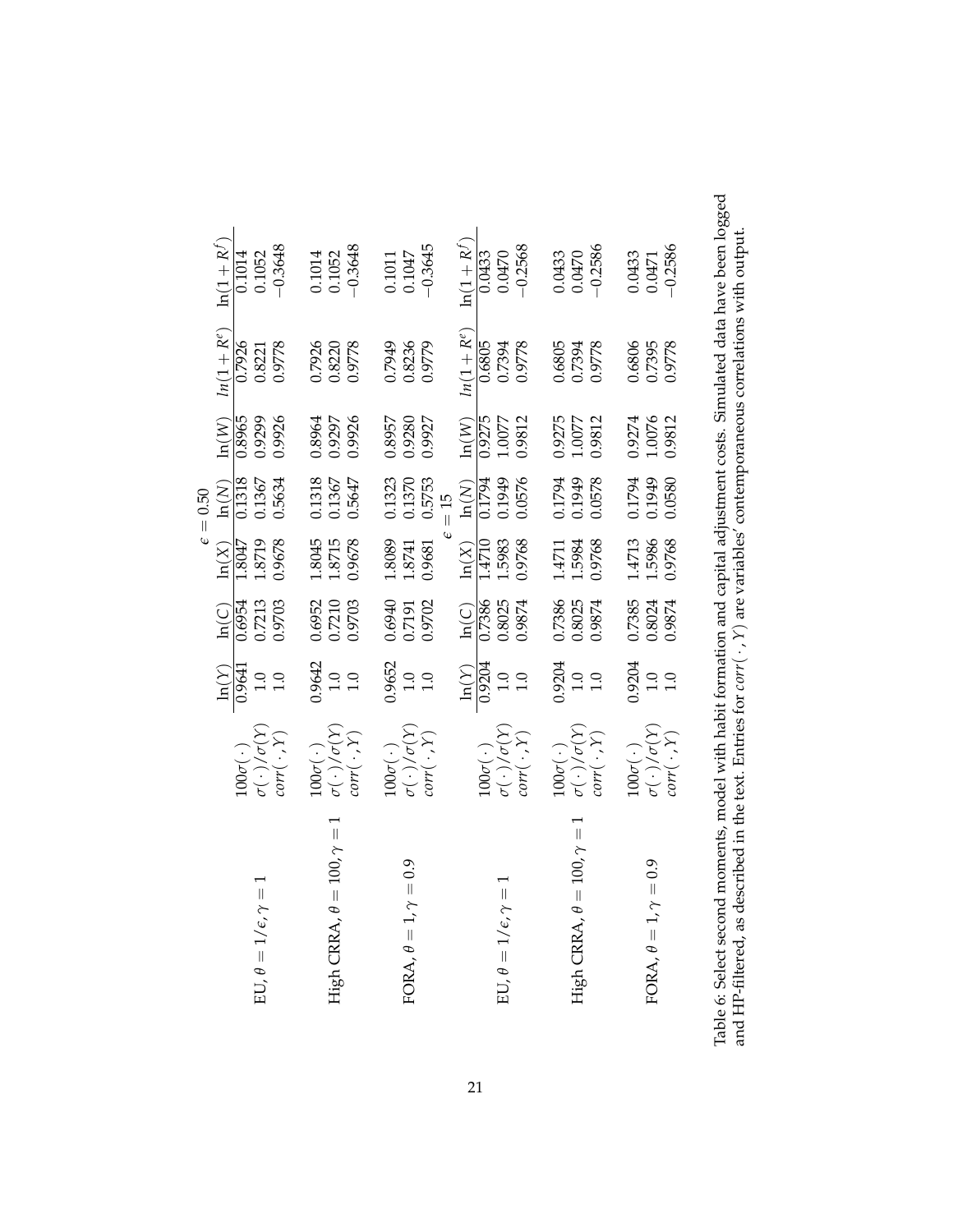the high persistence of the shock process it is no doubt the case that HP-filtered hours (the data underlying Table [6\)](#page-20-0) behave somewhat differently, as of course does HP-filtered output (which does have a trend). The countercyclical impulse response of hours in Figure [2](#page-19-0) is thus not necessarily inconsistent with the weak positive correlation shown in the table.

As discussed above, the countercyclical response of hours here presumably reflects the agent's desire to maintain consumption above the habit level, in spite of the poor production possibilities in the impact period. After impact, hours fall to a level slightly below their long-run mean before quickly transitioning back and, in fact overshooting very slightly.

With 100% depreciation assumed for the habit stock—and a habit-strength parameter *φ* much less than one—the habit level can quickly adjust downward in response to a persistent negative TFP shock. One has to assume that with less than complete depreciation, the period of sharply increased hours, currently limited to the period of impact, would lengthen, though this is an experiment which I still need to run.

The odd behavior of hours in the presence of habit formation has been noted by Graham [\[15\]](#page-28-12), though he does not obtain hours that are actually countercyclical. The intratemporal preferences Graham uses—like those used by Smets and Wouters [\[32\]](#page-29-1)—impose a form of separability between consumption and hours worked that is inconsistent with balanced growth. The complementarity between consumption and leisure in the preferences I employ, necessary for consistency with balanced growth, may thus contribute to the countercyclicality observed in Figure [2.](#page-19-0)

Finally, what of the welfare costs of volatility in the full model? Table [7](#page-22-1) contains the results. Compared to the no-habit results, the costs of volatility in the model with habit formation are slightly higher under EU (though still minuscule); lower by about 0.1% of consumption, in general, for the high CRRA case; and essentially unchanged for the FORA specification. The  $\lambda_2$  values are higher in that case, but this simply reflects the fact that there is much less pre-cautionary accumulation of capital in the full model.<sup>[11](#page-21-0)</sup> The cost of volatility is still on the order of \$120 billion annually, if current US annual consumption spending is our reference.

<span id="page-21-0"></span><sup>&</sup>lt;sup>11</sup>Recall that both  $\lambda_1$  and  $\lambda_2$  envision a switch from a deterministic economy to the stochastic economy. Lifetime utility in the stochastic economy is the same for both comparisons—it is certainty equivalent lifetime utility in the stochastic economy, holding the the stochastic economy's long-run average stocks. The two measures differ, though, in their deterministic benchmarks. For  $\lambda_1$ , the agent is holding the stochastic economy's long-run stocks, while for  $\lambda_2$  the agent is holding the deterministic economy's long-run (steady state) stocks. The deterministic benchmark in  $\lambda_1$  is more attractive than that in  $\lambda_2$  to the extent that the stochastic steady state stocks are higher hence the agent requires more compensation to switch out of *λ*1's deterministic environment. That effect is very pronounced in the stripped-down model, but is close to negligible in the model with habits.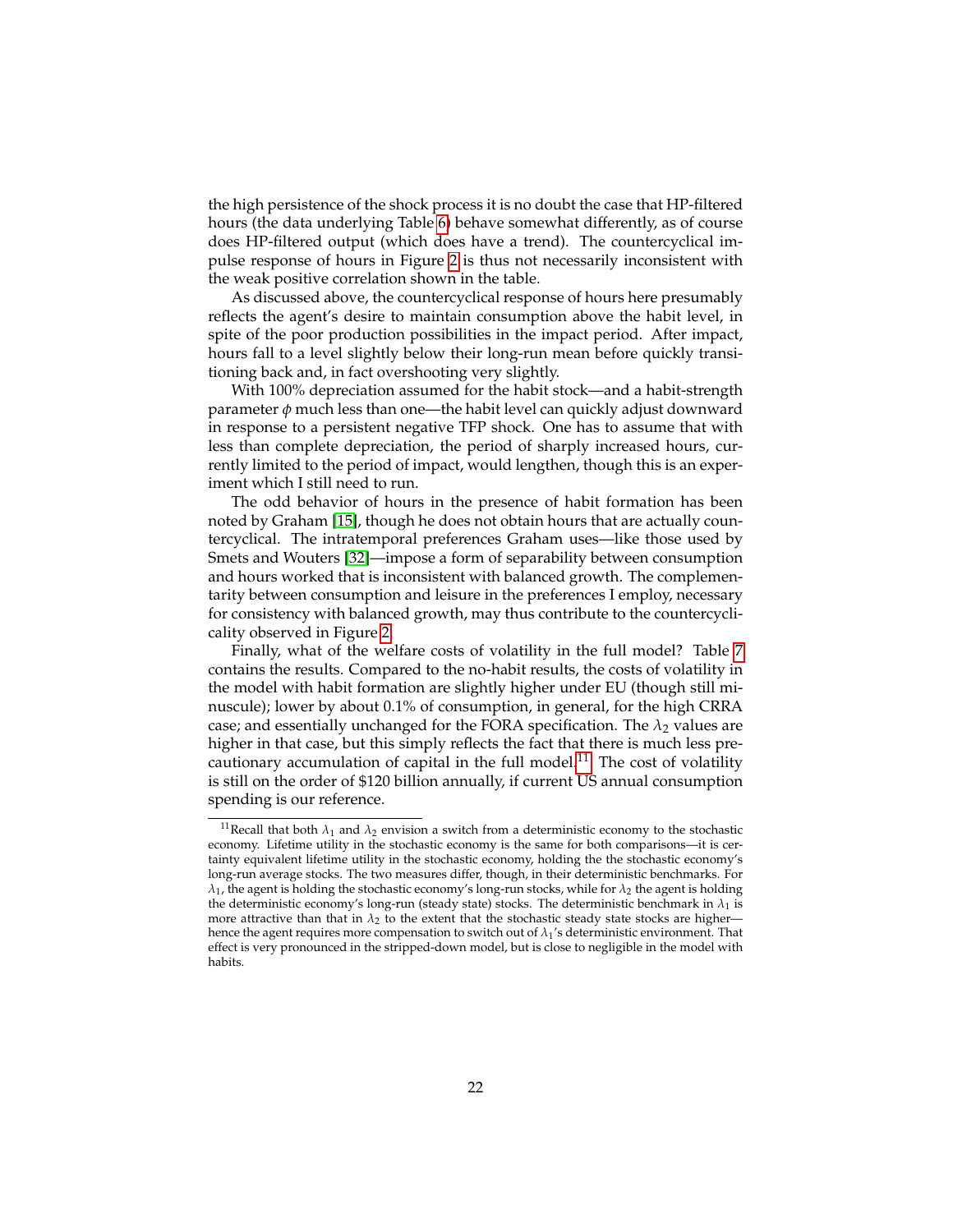|                                          |             | $\epsilon = 0.50$ |
|------------------------------------------|-------------|-------------------|
|                                          | $\lambda_1$ | $\lambda_2$       |
| EU, $\theta = 1/\epsilon, \gamma = 1$    | 0.04        | 0.06              |
| High CRRA, $\theta = 100$ , $\gamma = 1$ | 0.28        | 0.27              |
| FORA, $\theta = 1, \gamma = 0.9$         | 1.31        | 1.33              |
|                                          |             |                   |
|                                          |             | $\epsilon = 15$   |
|                                          | $\lambda_1$ | $\lambda_{2}$     |
| EU, $\theta = 1/\epsilon, \gamma = 1$    | 0.03        | 0.05              |
| High CRRA, $\theta = 100$ , $\gamma = 1$ | 0.28        | 0.29              |
| FORA, $\theta = 1, \gamma = 0.9$         |             |                   |
|                                          | 1.31        | 1.33              |

<span id="page-22-1"></span>Table 7: Welfare cost of fluctuations in the model with habit formation and capital adjustment costs.

## **6 Conclusions and directions for future work**

Risk preferences matter a great deal for the cost of aggregate volatility. In a technology shock-driven business cycle model with production and elastic labor effort, it's doubtful that they matter for anything else, including the average level of the risk-free rate.

Intertemporal substitution matters a great deal as does the presence of habit formation. With elastic labor supply and intratemporal preferences constrained to be consistent with balanced growth, values of the EIS greater than one can lead, somewhat counterintuitively, to countercyclical behavior for consumption, and habits, together with capital adjustment costs, can produce countercyclical behavior for labor effort. Habit does not contribute noticeably to the model's average equity premium, in contrast to results from models with fixed labor supply.

At various points in the paper, I noted the need for additional work—not extensions of the current paper, but improvements of it. Those include: analyzing the robustness of the solutions to the order of the approximating polynomials; understanding exactly why the method fails to find solutions to the model when habits are sufficiently strong; and considering different calibrations of the habit and adjustment cost parameters, including less-than-complete depreciation of the habit stock.

# **A Appendix: First-order risk aversion**

#### <span id="page-22-0"></span>**A.1 Background**

The FORA risk preferences I employ in this paper are similar to those used by Epstein and Zin [\[12\]](#page-28-1) in studying the equity premium puzzle. Epstein and Zin's specification, in turn, is based on the non-expected utility formulations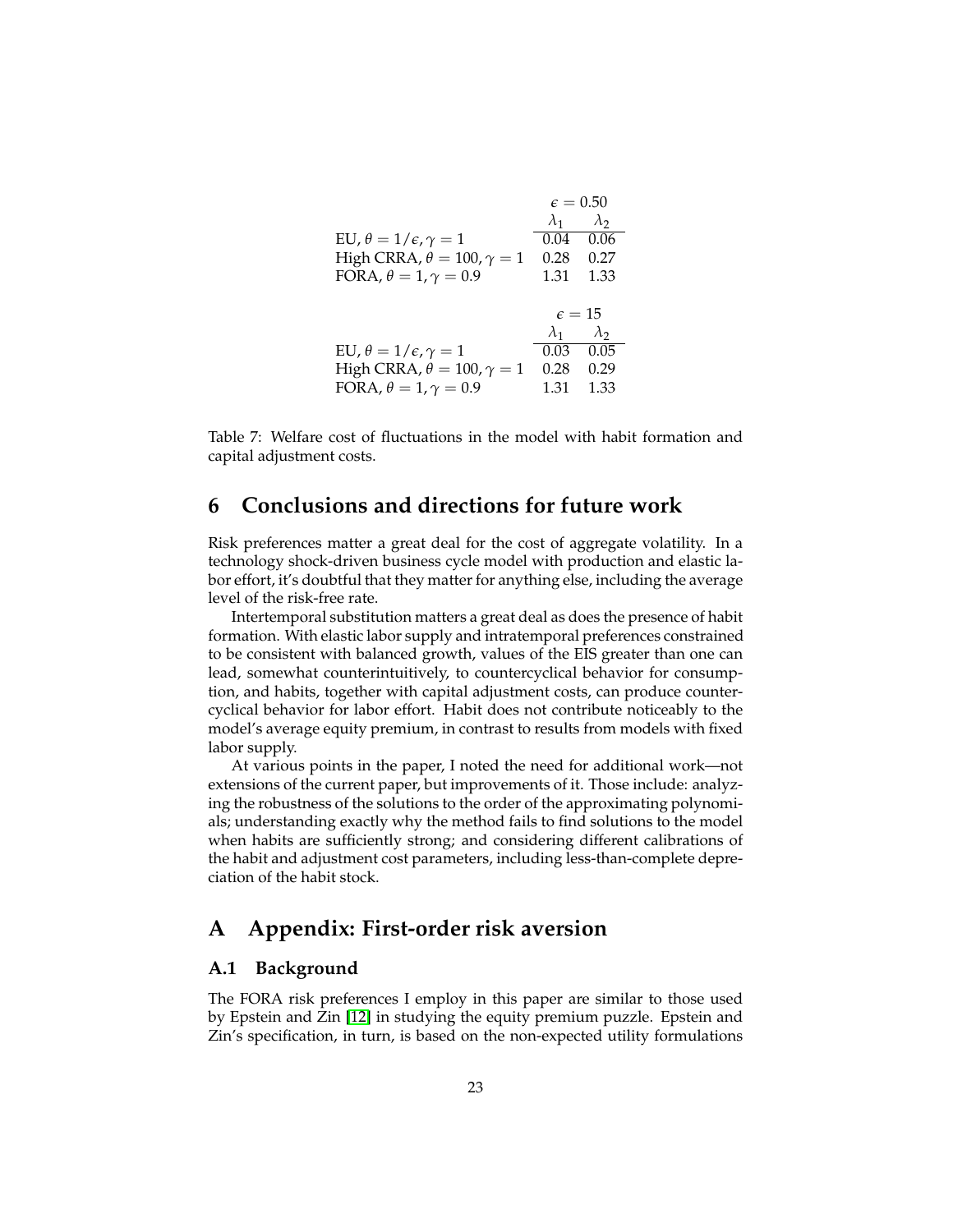of Yaari [\[40\]](#page-30-1) and Quiggin [\[27\]](#page-29-2). Risk preferences of this sort are referred to in the literature variously as "rank-dependent expected utility," "expected utility with rank-dependent probabilities," or "anticipated utility" (the latter following the language of Quiggin [\[27\]](#page-29-2)). They can be derived under various sets of axioms (see Wakker [\[37\]](#page-29-8), and the references therein). A key feature of these preferences—like many other alternatives to expected utility—is that they are non-linear in probabilities. Among the aims of the authors who originally formulated risk preferences of this form was to elaborate models of choice under risk capable of rationalizing the apparent fact that individuals often make choices that are inconsistent with the independence axiom of expected utility for example, the Allais paradox or the common ratio effect documented by Kahneman and Tversky.<sup>[12](#page-23-0)</sup> The FORA risk preferences used in this paper, like other alternatives to expected utility, can be parametrized to be consistent with the choices generally made by individuals in the Allais paradox and are consistent with the common ratio effect.

The fact that risk preferences of this form are non-linear in probabilities gives them another attractive feature: the ability to at least partially divorce agents' attitudes towards risk from their attitudes towards wealth.<sup>[13](#page-23-1)</sup> Under expected utility, aversion to risk is equivalent to diminishing marginal utility of wealth, and the intimate connection between the two concepts has been shown to be problematic for the EU model. For example, Chetty [\[6\]](#page-27-6) has shown that estimates of labor supply elasticity (and the degree of complementarity between consumption and leisure) can put sharp bounds on admissible coefficients of relative risk aversion, since both values are linked to the curvature of agents' von Neumann-Morgenstern utilities over consumption. Chetty finds that the mean coefficient of relative risk aversion implied by 33 studies of labor supply elasticity is roughly unity, which would mean that the EU model is incapable of rationalizing both observed labor supply behavior and the degrees of risk aversion observed in many risky choice settings, many of which imply double-digit coefficients of relative risk aversion.

One of the most attractive features of these preferences, though, from the standpoint of empirical plausibility, is the fact that they can be parametrized to give a reasonable amount of risk aversion for both large and small gambles. This is in contrast to the standard expected utility specification. In the CRRA class, for example, if the coefficient of risk aversion is calibrated so that an agent with those preferences gives plausible answers to questions about large gambles, the agent will be roughly risk neutral for small gambles. If, on the other hand, the coefficient of risk aversion is set sufficiently large that the agent gives plausible answers to questions about small gambles, he will appear extremely risk averse when confronted with large gambles.<sup>[14](#page-23-2)</sup> This is because

<span id="page-23-1"></span><span id="page-23-0"></span><sup>&</sup>lt;sup>12</sup>Starmer [\[33\]](#page-29-9) is an excellent recent survey of this literature.

<sup>13</sup>As Yaari [\[40\]](#page-30-1) puts it: "At the level of fundamental principles, risk aversion and diminishing marginal utility of wealth, which are synonymous under expected utility, are horses of different colors." In Yaari's theory the divorce of the two concepts is complete.

<span id="page-23-2"></span> $14$ Note that my claim here is much more modest than that in Rabin [\[28\]](#page-29-10). Indeed, as Safra and Segal show in a recent paper [\[31\]](#page-29-11), almost all common alternatives to expected utility are susceptible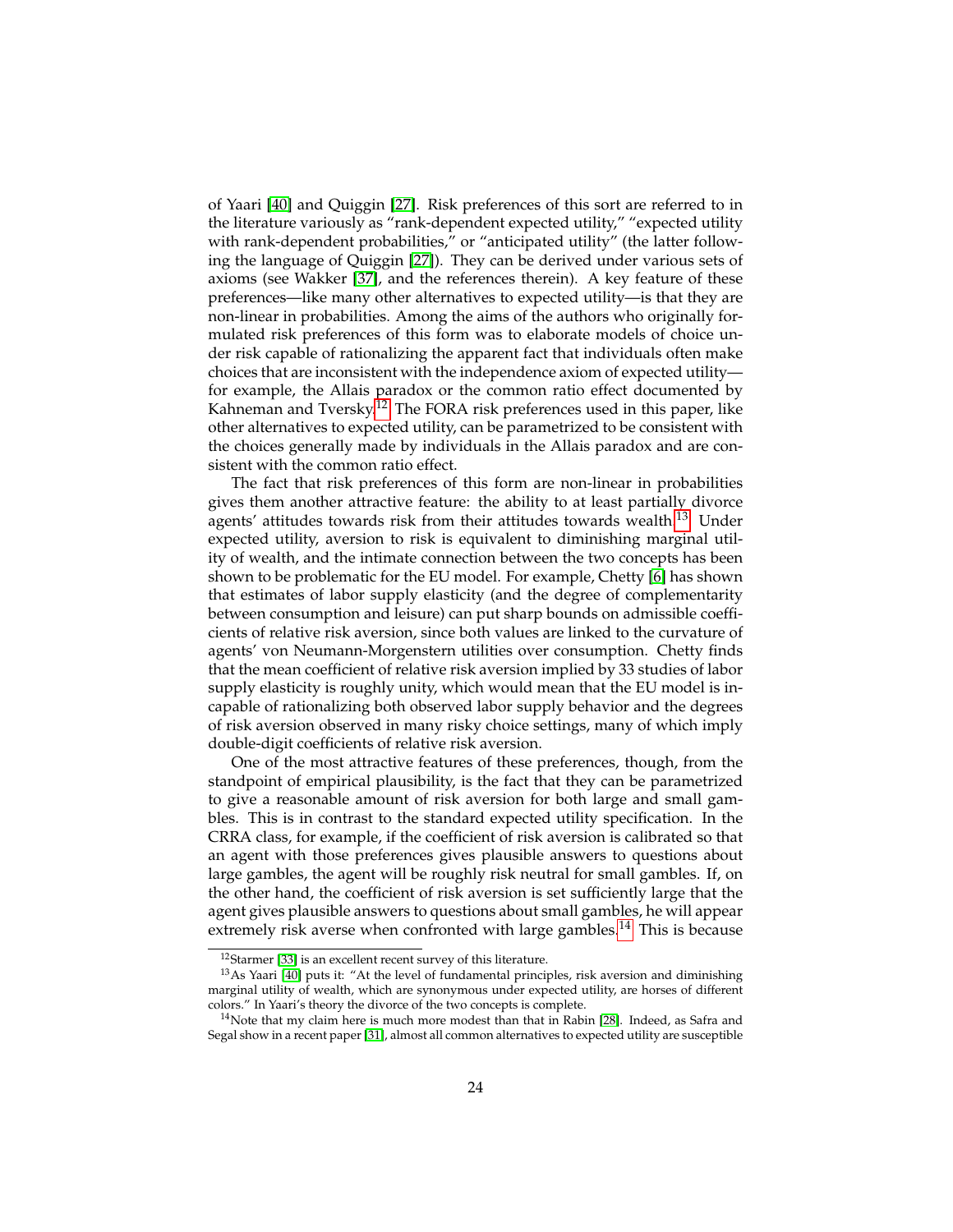the standard expected utility specification with constant relative risk aversion is "smooth at certainty"—the agent's indifference curves between consumption in different states of nature are smooth and tangent (at the certainty point) to the indifference curves of a risk neutral agent.

The risk preferences I use introduce a kink into agents' indifference curves at the certainty point; the kink is what allows for a plausible calibration of risk aversion for small gambles.[15](#page-24-1) The parameter *γ*—which makes outcome rankings matter—is the source of the kink. The parameter *θ*, analogous to the risk aversion coefficient in CRRA preferences, governs curvature away from the certainty point and allows for a plausible calibration of risk aversion for large gambles.

#### <span id="page-24-0"></span>**A.2 Some calibration exercises**

A few calculations can illustrate the sense in which the FORA risk preferences just described can be parametrized to give an empirically plausible degree of risk aversion over a broader range of gamble sizes than is possible with the EU specification.

In each case, I evaluate binary lotteries of the form  $\{\tilde{w}; p\}$ , where wealth  $\tilde{w}$ takes on the value  $w_L$  with probability *p* or  $w_H > w_L$  with probability  $1 - p$ , using

$$
\mu(\tilde{w}) = [p^{\gamma} w_L^{1-\theta} + (1-p^{\gamma}) w_H^{1-\theta}]^{1/(1-\theta)}
$$
\n(9)

and compare the certainty equivalents to the mean of wealth as a measure of willingness to pay to avoid the gamble. I consider the FORA case of  $\gamma = 0.9$ and  $\theta = 1$ , and compare it to the EU/CRRA case that sets  $\gamma = 1$  and arbitrary  $\theta > 0$ .

Consider first a very small risk. Suppose an agent with initial wealth of \$30,000 faces a 0.00477 probability of losing \$55. This is a small risk—the standard deviation of the lottery  $\{\tilde{w}; p\} = \{(29945, 30000); (0.00477, 0.99523)\}\$ , as a percent of mean wealth, is about 0.013%. If the agent has FORA preferences with  $\gamma = .9$  and  $\theta = 1$ , he would be willing to pay just under 45 cents to insure against this risk. Is that a lot? Apparently not: while the initial wealth level of \$30,000 is purely hypothetical, the 0.00477 probability and \$55 loss are averages from Cicchetti and Dubin's [\[7\]](#page-27-7) data on phone wire insurance: repair charges averaged \$55 per claim and the average probability of a claim was 0.00477 per month. The average price of phone wire insurance was 45 cents per month (nearly two times the expected loss), and 57% of the customers in

to a Rabin-like critique. The one exception noted by Safra and Segal is Yaari's dual theory of choice under risk, which is a special case of the preferences I employ here (holding when  $\theta = 0$ ). The calculations I make below follow (albeit to a somewhat different end) the spirit of Palacios-Huerta, Serrano and Volij [\[26\]](#page-29-12)—"[I]t is more useful not to argue whether expected utility is literally true (we know that it is not, since many violations of its underpinning axioms have been exhibited). Rather, one should insist on the identification of a useful range of empirical applications where expected utility is a useful model to approximate, explain, and predict behavior."

<span id="page-24-1"></span><sup>&</sup>lt;sup>15</sup>See figure 1 in [\[12\]](#page-28-1). The "disappointment aversion" preferences used by Campanale *et al.* [\[5\]](#page-27-5) share this feature.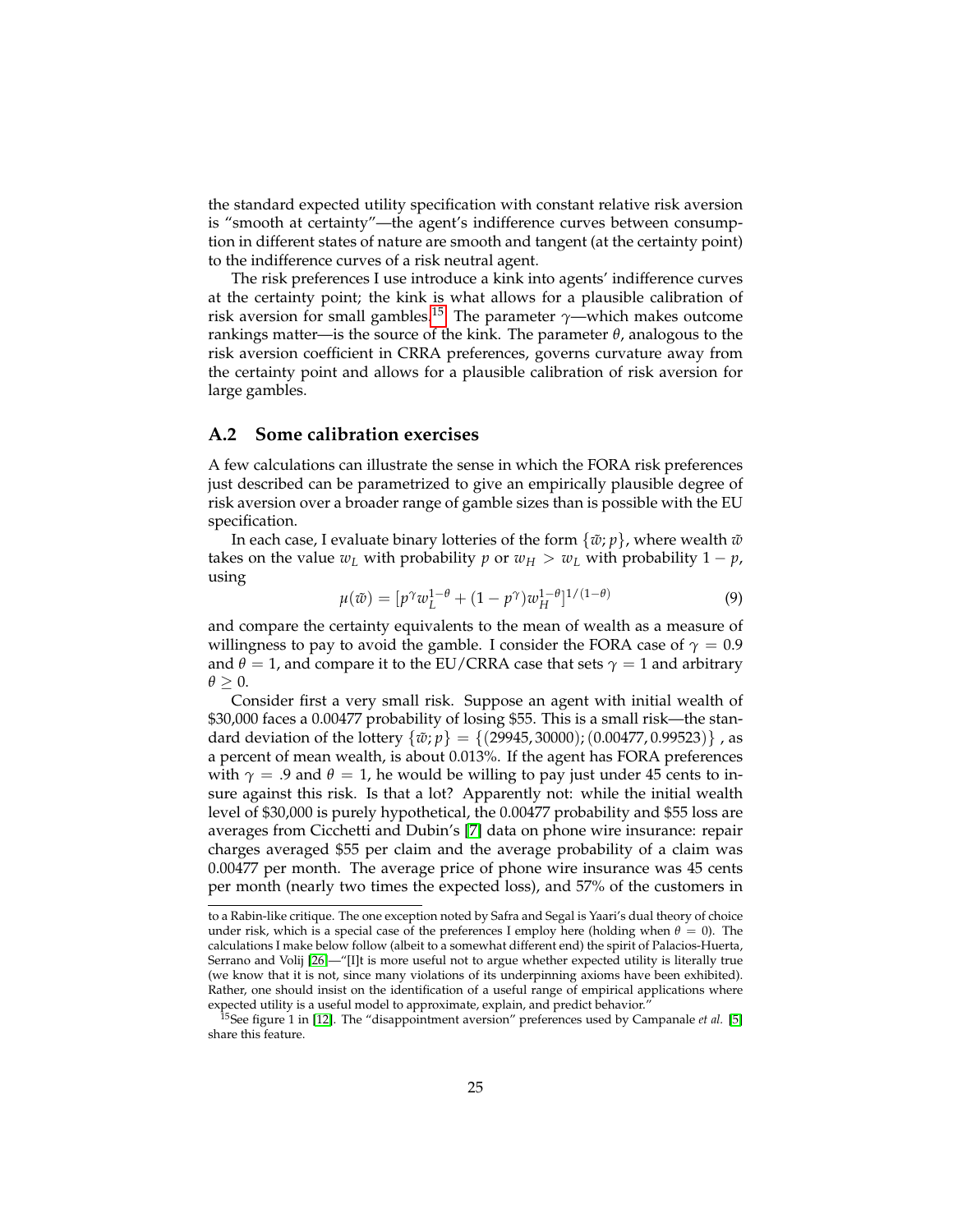their sample purchased phone wire insurance. Coaxing a willingness to pay 45¢for this insurance out of an EU/CRRA agent with the same initial wealth would require a coefficient of relative risk aversion of 550.<sup>[16](#page-25-0)</sup>

Now consider a more modest-sized risk. Suppose the agent with wealth equal to \$30,000 faces a 0.245 probability of losing \$182. The standard deviation of this gamble, as percent of mean wealth, is 0.26%. A FORA agent with  $\gamma$  = .9 and  $\theta$  = 1 (as in the last example), would be willing to pay about \$51 to insure against this risk. The loss and loss probability again come from an empirical study: Cohen and Einav's [\[8\]](#page-27-8) analysis of the choice of auto insurance deductibles in a large sample of Israeli drivers. The \$51 the FORA agent would pay is in the right ballpark—in Cohen and Einav's data, the average deductible-premium menu offers savings on deductible of \$182 (in the event of claims, which have an average frequency of 0.245) at a price of \$55. About 18% of the individuals in the sample chose higher premiums in exchange for a lower deductible. Coaxing a willingness to pay \$51 for this insurance out of an EU/CRRA agent with the same initial wealth of \$30,000 would require a coefficient of relative risk aversion of about 50.[17](#page-25-1)

Finally, consider a large risk. Suppose the agent, again with initial wealth of \$30,000, faces a 7% probability of suffering a \$5,000 loss. This represents a gamble with a standard deviation equal to 4.3% of mean wealth. A FORA agent with  $\gamma = .9$  and  $\theta = 1$  (as in the previous two examples) would be willing to pay \$495 to insure against this risk. The 7% probability and \$5,000 loss are roughly the US average homeowners' multi-peril insurance claim rate and claim intensity for the period 2000–2004, according to the Insurance Informa-tion Institute.<sup>[18](#page-25-2)</sup> \$495 is low compared to the US average premium, in 2004, of over \$600, but it's in the general vicinity. Coaxing a willingness to pay \$495 for insurance against this risk from an EU/CRRA agent with the same initial wealth is easier here than in the smaller-risk examples—a coefficient of relative risk aversion of about 4 will work. Of course, the market for homeowners' insurance is complex—the industry is regulated, homeowners with mortgages have little choice as to whether to insure or not, and the average figures mask considerable heterogeneity. The point of this example, though, together with the two previous examples, is simply to show that a FORA agent with risk preferences that depart modestly from EU/CRRA (which is  $\gamma = 1$ ) will be in the ballpark of empirical plausibility in all three cases. To achieve the same for the EU/CRRA specification meant re-calibrating the coefficient of relative risk

<span id="page-25-0"></span><sup>&</sup>lt;sup>16</sup>Note that my interpretation of Cicchetti and Dubin's data differs from their own, as they conclude that the data are consistent with EU with only a modest coefficient of risk aversion. My interpretation is more akin to that of Rabin and Thaler [\[29\]](#page-29-13).

<span id="page-25-1"></span> $17C$ ohen and Einav estimate a structural model taking account of adverse selection and allowing for heterogeneity in individual risk and risk aversion. Using average annual Israeli income as a proxy for wealth, they obtain an average relative risk aversion coefficient of 81 in their benchmark specification. Sydnor [\[34\]](#page-29-14) presents a similar example using data on deductible choices in the market for homeowners insurance and finds implied relative risk aversion coefficients in the triple digits.

<span id="page-25-2"></span> $18$ <http://www.iii.org/media/facts/statsbyissue/homeowners/>. [This link was active as of 5/11/2011. *These numbers need to be brought up to date.*]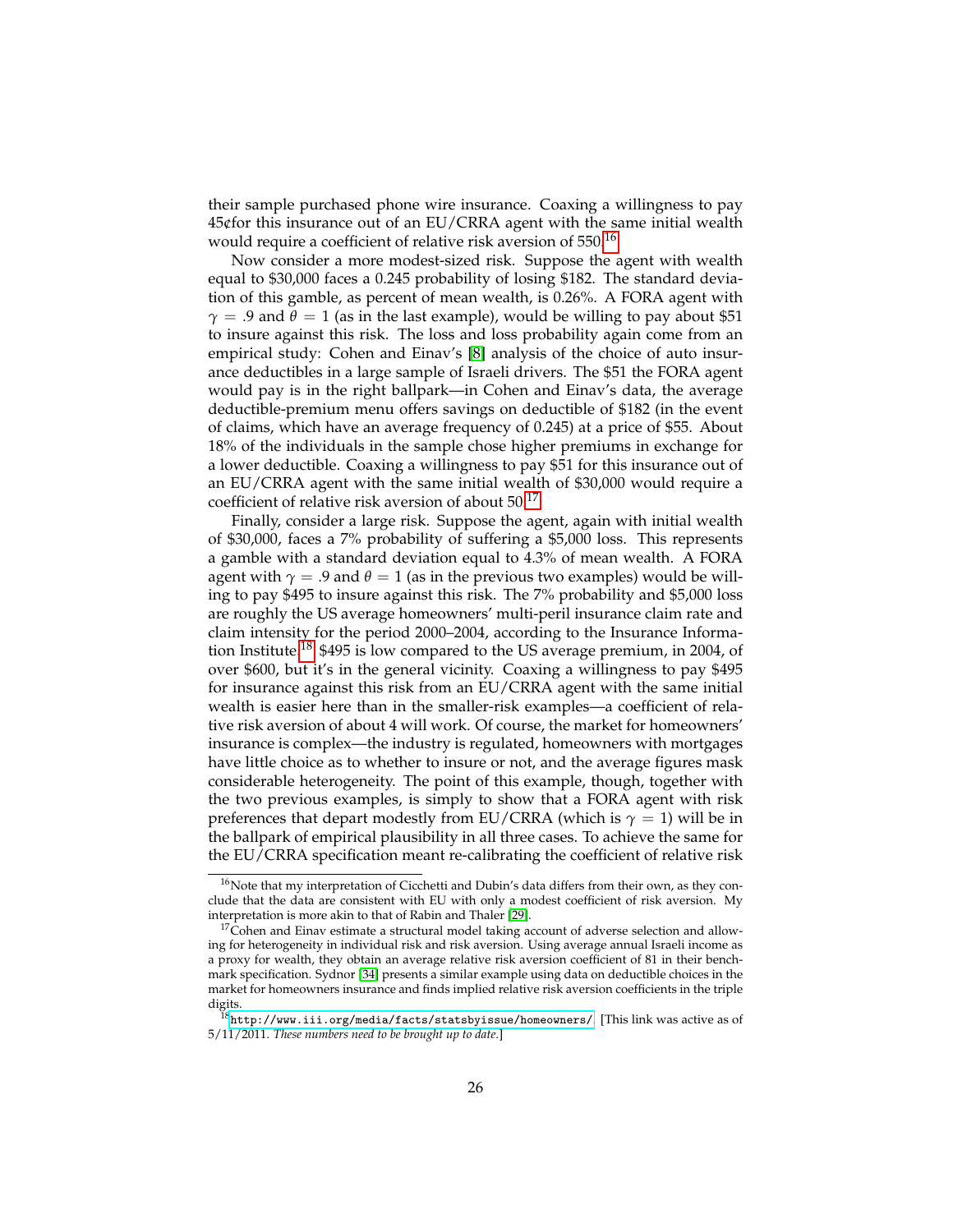aversion from 550 for the very small risk, to 50 for the modest risk and finally to 4 for the large risk. Choose only one of those numbers and apply it to all three examples, and the EU/CRRA agent will be far out of the ballpark in two out of three cases.

There is, of course, also a large literature in experimental economics that seeks to adduce individuals' attitudes towards risk, though I confess to finding the results in that literature difficult to interpret, as it is generally assumed that the consequences to the subjects of the choices they make are simply the payoffs they receive in the experiment—initial wealth or income are "checked at the door", so to speak. The recent study by Holt and Laury [\[19\]](#page-28-13) is a good case in point, in particular because it seems so well-done. In Holt and Laury's experiments, subjects are given a choice between pairs of binary gambles, a safer gamble (call it *A*) that pays \$2.00 with probability *p* and \$1.60 with probability 1 − *p* and a riskier gamble (*B*) that pays \$3.85 with probability *p* and \$0.10 with probability 1 − *p*. When the probability of the higher outcomes, *p*, is near zero, gamble *A* has a higher expected value than *B*; the opposite is true when  $p$  is near one. They are interested in the effects that payoff size has on their experimental results, so in addition to the gambles just described, Holt and Laury also perform experiments where the payoffs are scaled up by a factors of 20, 50 and 90. They conduct experiments where the payoffs are real (a subject can really go home with \$346.50, say) and experiments where the payoffs are hypothetical.

Holt and Laury's experiments ask subject to choose between the *A* and *B* gambles at different values of *p*, the probability of the higher outcomes; in particular, they record the point at which subjects switch from the safer *A* gamble to the riskier *B* gamble as *p* is increased from 1/10 to 1 in increments of 1/10. An expected income maximizer, for example, would choose A up to  $p = 4/10$ , then switch to *B*. Among the results Holt and Laury report are the proportions of subjects' choices that are consistent with maximizing  $\mathbb{E}(x^{1-\theta})/(1-\theta)$  for a CRRA coefficient  $\theta$  in various ranges.<sup>[19](#page-26-0)</sup> While they find significantly more risk aversion than had been found previously in the experimental literature especially when the payoffs are real and high—only a very small fraction of the choices are consistent with maximizing  $\mathbb{E}(x^{1-\theta})/(1-\theta)$  for  $\theta$  as big as even 1.37. But this is under the assumption that the relevant *x* in the subjects' minds is simply the payoff from the experiment. If one allows that the consequences are final wealth levels— $w + x$  where  $w$  is a subject's initial wealth and  $x$  is income earned in the experiment—then even a modest value of *w* will blow up the the implied most-common values of  $\theta$  considerably.<sup>[20](#page-26-1)</sup> For example, in their  $\angle$  ×20 real' treatment—when payoffs are 20 times the values given in the previous paragraph, and are real rather than hypothetical—the most common behavior is sticking with *A* up to  $p = 6/10$ , then switching to *B*. If an individual

<span id="page-26-1"></span><span id="page-26-0"></span><sup>19</sup>This coefficient is *r* in Holt and Laury's notation.

 $20$ And if one doesn't factor in initial wealth, then the gambles they consider—in terms of their standard deviation—are extremely large, with percent standard deviations ranging from about 6 to over 200 (excluding degenerate gambles). In that case it's no surprise that the CRRA coefficients that can be ascribed to most subjects must be quite small.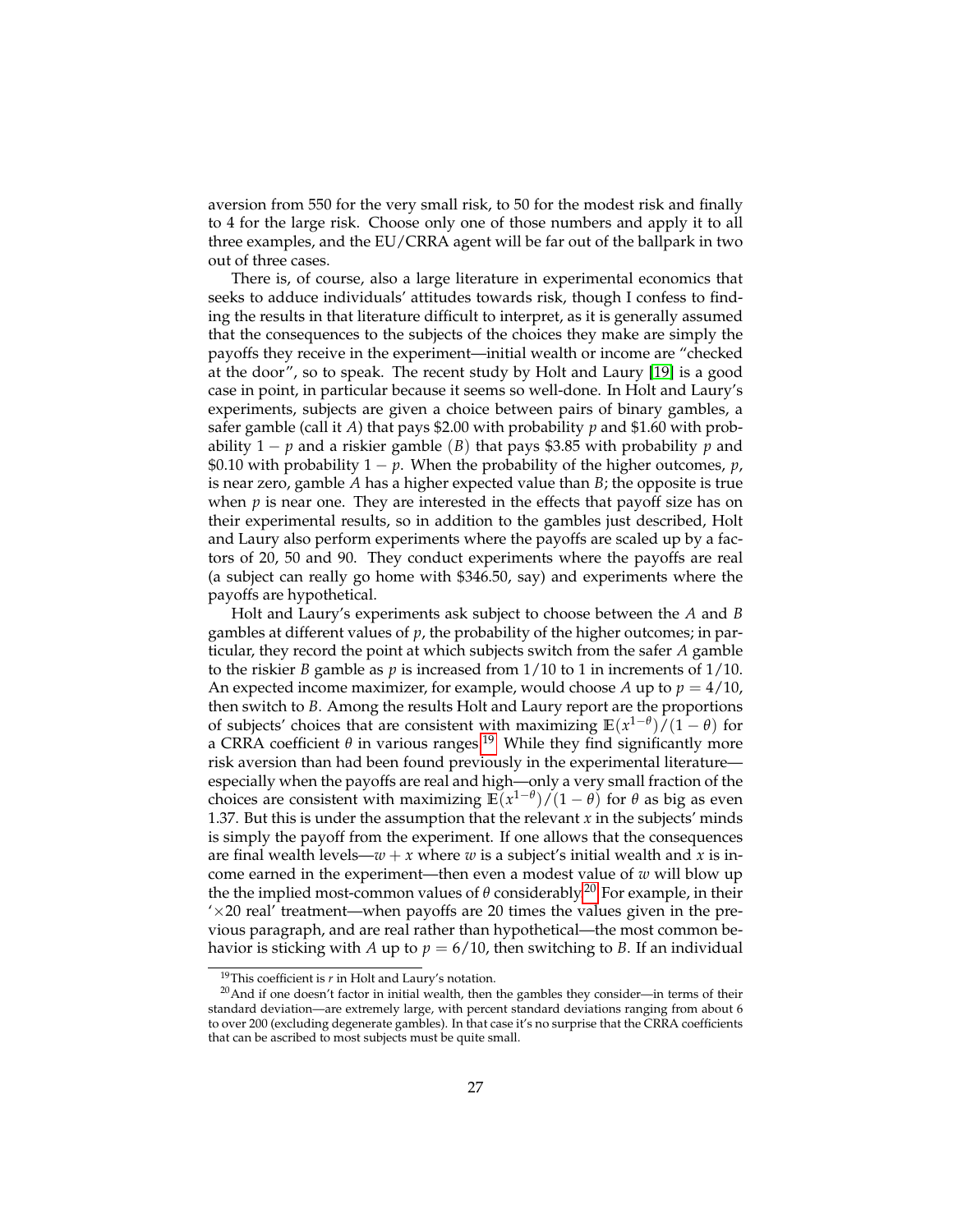is indifferent between *A* and *B* at  $p = 6/10$ , and is an EU/CRRA maximizer who regards the consequences of the experiment as simply the payoffs from the experiment, then he must have a value of  $\theta \cong 0.41$ . If the subject has even \$100 in initial wealth, though, and views the consequences as being values of final wealth, he must have  $\theta \cong 2$ ; if initial wealth is \$1,000, this value becomes  $\theta \cong 15^{21}$  $\theta \cong 15^{21}$  $\theta \cong 15^{21}$ 

# **References**

- <span id="page-27-1"></span>[1] Ravi Bansal and Amir Yaron. Risks for the long run: A potential resolution of asset-pricing puzzles. *Journal of Finance*, 59(4):1481–1509, 2004.
- <span id="page-27-2"></span>[2] Susanto Basu and Miles Kimball. Long-run labor supply elasticity and the elasticity of intertemporal substitution for consumption. Unpublished manuscript, October 2002.
- <span id="page-27-3"></span>[3] Marianne Baxter and Mario Crucini. Explaining savings-investment correlations. *American Economic Review*, 83(3):416–436, 1993.
- <span id="page-27-0"></span>[4] Dario Caldara, Jesus Fernandez-Villaverde, Juan F. Rubio-Ramirez, and Wen Yao. Computing DSGE models with recursive preferences. Unpublished manuscript, November 2009.
- <span id="page-27-5"></span>[5] Claudio Campanale, Rui Castro, and Gian Luca Clementi. Asset pricing in a production economy with chew-dekel preferences. *Review of Economic Dynamics*, 13(2):379–402, 2010.
- <span id="page-27-6"></span>[6] Raj Chetty. A new method of estimating risk aversion. *American Economic Review*, 96:1821–1834, 2006.
- <span id="page-27-7"></span>[7] Charles Cicchetti and Jeffrey Dubin. A microeconometric analysis of risk aversion and the decision to self-insure. *Journal of Political Economy*, 102:169–186, 1994.
- <span id="page-27-8"></span>[8] Alma Cohen and Liran Einav. Estimating risk preferences from deductible choice. *American Economic Review*, pages 745–788, 2007.
- <span id="page-27-4"></span>[9] Thomas F. Cooley and Edward C. Prescott. Economic growth and business cycles. In Thomas F. Cooley and Edward C. Prescott, editors, *Frontiers of Business Cycle Research*, pages 1–38. Princeton University Press, Princeton, NJ, 1995.

<span id="page-27-9"></span><sup>21</sup>Cohen and Einav [\[8\]](#page-27-8) estimate a CARA utility model for the Holt and Laury subjects who participated in the highest-payoff experiment, assuming a lognormal distribution for the subjects' CARA parameters, and report a point estimate of the mean of this distribution equal to 0.032. Taking average US disposable income in 2002 as a proxy for wealth, they calculate an average relative risk aversion coefficient of 865.75.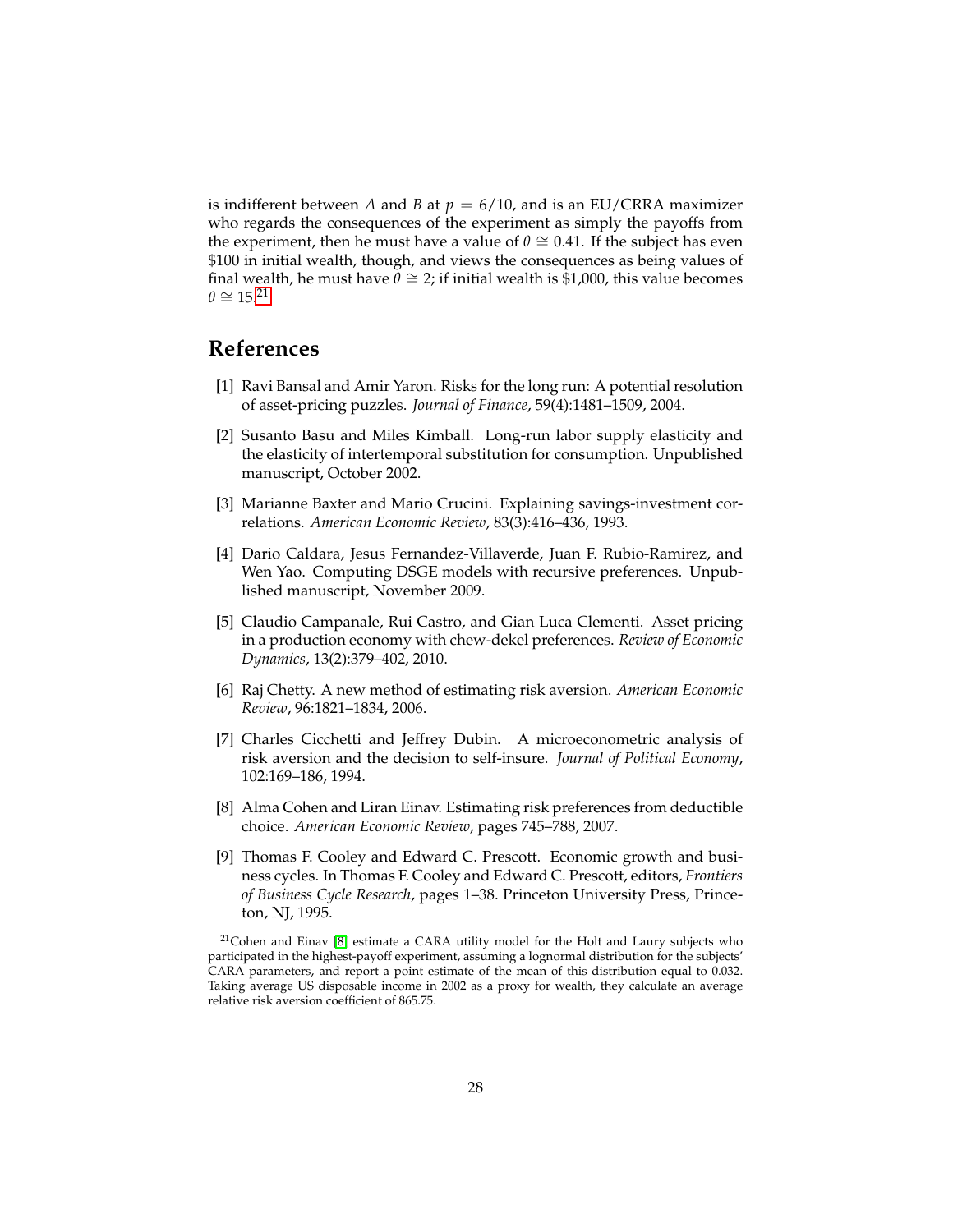- <span id="page-28-3"></span>[10] Mariano Massimiliano Croce. Long-run productivity risk: A new hope for production-based asset pricing. Working paper, University of North Carolina, March 2010.
- <span id="page-28-5"></span>[11] Larry Epstein and Stanley Zin. Substitution, risk aversion and the temporal behavior of asset returns: A theoretical analysis. *Econometrica*, 57:937– 969, 1989.
- <span id="page-28-1"></span>[12] Larry Epstein and Stanley Zin. first-orderfisk aversion and the equity premium puzzle. *Journal of Monetary Economics*, 26:387–407, 1990.
- <span id="page-28-9"></span>[13] Christopher Erceg, Luca Guerrieri, and Christopher Gust. SIGMA: A new open economy model for policy analysis. *International Journal of Central Banking*, 2(1):1–50, 2006.
- <span id="page-28-8"></span>[14] Marvin Goodfriend and Robert G. King. The new neoclassical synthesis and the role of monetary policy. *NBER Macroeconomics Annual 1997*, pages 231–283, 1997.
- <span id="page-28-12"></span>[15] Liam Graham. Consumption habits and labor supply. *Journal of Macroeconomics*, 30(1):382–395, 2008.
- <span id="page-28-4"></span>[16] Faruk Gul. A theory of disappointment aversion. *Econometrica*, 59(3):667– 686, 1991.
- <span id="page-28-11"></span>[17] Fatih Guvenen. Reconciling conflicting evidence on the elasticity of intertemporal substitution: A macroeconomic perspective. *Journal of Monetary Economics*, 53(7):1451–1472, 2006.
- <span id="page-28-6"></span>[18] Lars Peter Hansen and Thomas Sargent. Discounted linear exponential quadratic Gaussian control. *IEEE Transactions on Automatic Control*, 40:968–971, 1995.
- <span id="page-28-13"></span>[19] Charles Holt and Susan Laury. Risk aversion and incentive effects. *American Economic Review*, 92:1644–1655, 2002.
- <span id="page-28-2"></span>[20] Urban Jermann. Asset pricing in production economies. *Journal of Monetary Economics*, 41(2):257–275, 1998.
- <span id="page-28-7"></span>[21] Robert G. King, Charles Plosser, and Sergio Rebelo. Production, growth and business cycles, I: The basic neoclassical model. *Journal of Monetary Economics*, 21:195–232, 1988.
- <span id="page-28-10"></span>[22] Karen A. Kopecky and Richard M. H. Suen. Finite state markov-chain approximations to highly persistent processes. *Review of Economic Dynamics*, 13:701–714, 2010.
- <span id="page-28-0"></span>[23] David Kreps and Evan Porteus. Temporal resolution of uncertainty and dynamic choice theory. *Econometrica*, 46(1), 1978.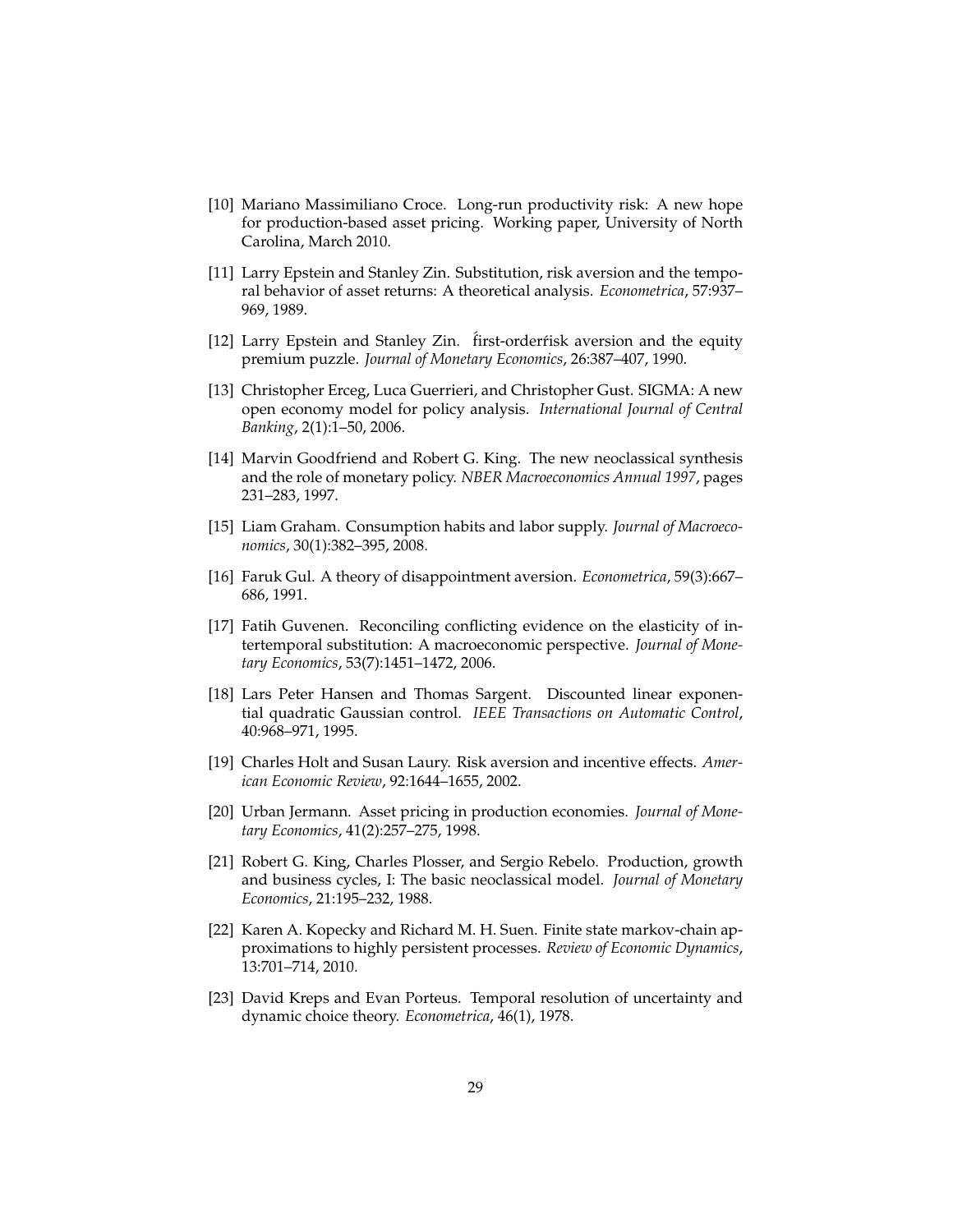- <span id="page-29-7"></span>[24] Robert E. Lucas, Jr. *Models of Business Cycles*. Basil Blackwell, New York, NY, 1987.
- <span id="page-29-3"></span>[25] Narayan Y. Naik and Michael J. Moore. Habit formation and intertemporal substitution in individual food consumption. *The Review of Economics and Statistics*, 78(2):321–328, 1996.
- <span id="page-29-12"></span>[26] Ignacio Palacios-Huerta, Roberto Serrano, and Oscar Volij. Rejecting small gambles under expected utility. *Economics Letters*, 91:250–259, 2004.
- <span id="page-29-2"></span>[27] John Quiggin. A theory of anticipated utility. *Journal of Economic Behavior and Organization*, 3:323–343, 1982.
- <span id="page-29-10"></span>[28] Matthew Rabin. Risk aversion and expected-utility theory: A calibration result. *Econometrica*, 68:1281–1292, 2000.
- <span id="page-29-13"></span>[29] Matthew Rabin and Richard Thaler. Anomalies: Risk aversion. *Journal of Economic Perspectives*, 15:219–232, 2001.
- <span id="page-29-4"></span>[30] K. Geert Rouwenhorst. Asset pricing implications of equilibrium business cycle models. In Thomas F. Cooley and Edward C. Prescott, editors, *Frontiers of Business Cycle Research*, pages 294–330. Princeton University Press, Princeton, NJ, 1995.
- <span id="page-29-11"></span>[31] Zvi Safra and Uzi Segal. Calibration results for non-expected utility theories. *Econometrica*, 76:1143–1166, 2008.
- <span id="page-29-1"></span>[32] Frank Smets and Raf Wouters. An estimated dynamic stochastic general equilibrium model of the euro area. *Journal of the European Economic Association*, 1(5):1123–1175, 2003.
- <span id="page-29-9"></span>[33] Chris Starmer. Developments in non-expected utility theory: The hunt for a descriptive theory of choice under risk. *Journal of Economic Literature*, 38:333–382, 2000.
- <span id="page-29-14"></span>[34] Justin Sydnor. (Over)insuring modest risks. *American Economic Journal: Applied Economics*, 2(4):177–199, 2010.
- <span id="page-29-0"></span>[35] Thomas Tallarini. Risk-sensitive real business cycles. *Journal of Monetary Economics*, 45:507–532, 2000.
- <span id="page-29-5"></span>[36] George Tauchen. Finite state markov chain approximations to univariate and vector autoregressions. *Economics Letters*, 20:177–181, 1986.
- <span id="page-29-8"></span>[37] Peter Wakker. Separating marginal utility and probabilistic risk aversion. *Theory and Decision*, 36:1–44, 1994.
- <span id="page-29-6"></span>[38] Yi Wen. Where's the beef? The trivial dynamics of real business cycle models. Working Paper 2005-039A, Federal Reserve Bank of St. Louis, 2005.